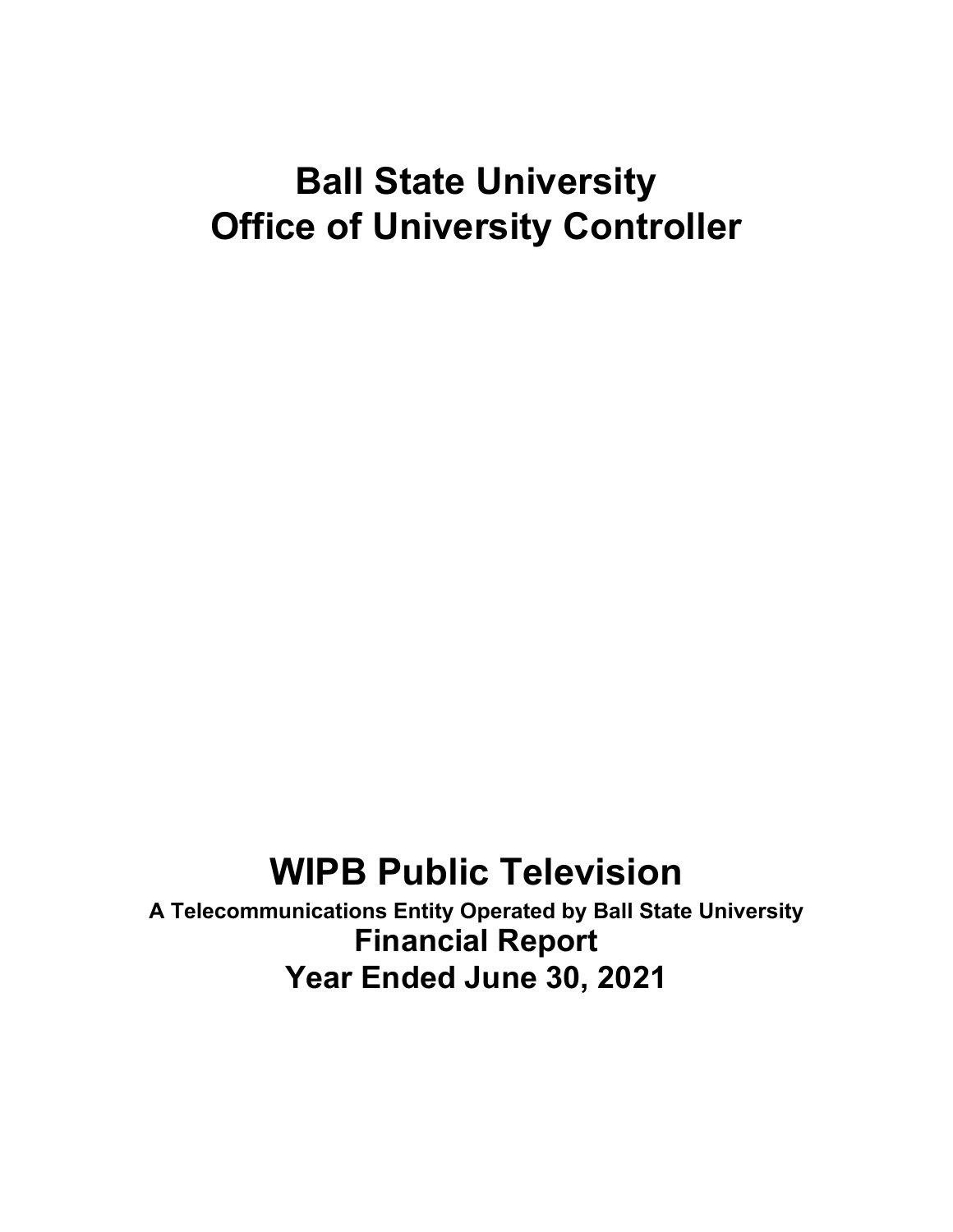# **WIPB Public Television A Telecommunications Entity Operated by Ball State University**

# Table of Contents Year Ended June 30, 2021

| Auditor's Report on the Financial Statements                                                  | 3        |
|-----------------------------------------------------------------------------------------------|----------|
| Management's Discussion and Analysis                                                          | 5        |
| <b>Financial Statements</b><br><b>Statement of Net Position</b>                               | 12       |
| Statement of Revenues, Expenses and Changes in Net Position<br><b>Statement of Cash Flows</b> | 13<br>14 |
| Notes to Financial Statements                                                                 | 15       |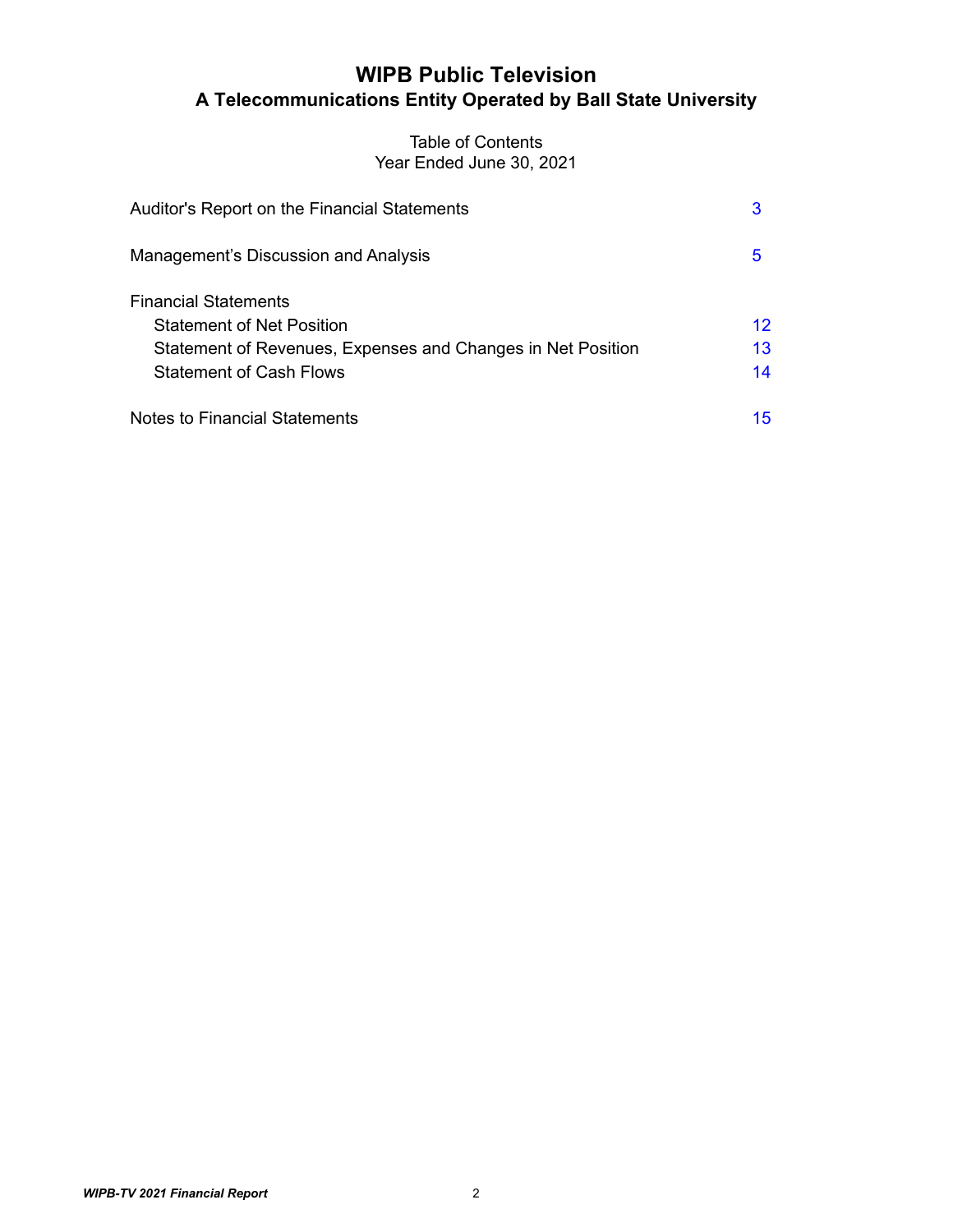

<span id="page-2-0"></span>The Corporation for Public Broadcasting Washington, D. C.

# *Report on the Financial Statements*

We have audited the accompanying financial statements of the business-type activities of WIPB Television, a public telecommunication entity owned and operated by Ball State University, as of and for the years ended June 30, 2021 and June 30, 2020, and the related notes to the financial statements, which collectively comprise WIPB's basic financial statements as listed in the Table of Contents.

## *Management's Responsibility for the Financial Statements*

Management is responsible for the preparation and fair presentation of these financial statements in accordance with accounting principles generally accepted in the United States of America; this includes the design, implementation, and maintenance of internal control relevant to the preparation and fair presentation of financial statements that are free from material misstatement, whether due to fraud or error.

# *Auditor's Responsibility*

Our responsibility is to express opinions on these financial statements based on our audit. We conducted our audits in accordance with auditing standards generally accepted in the United States of America. Those standards require that we plan and perform the audit to obtain reasonable assurance about whether the financial statements are free of material misstatement.

An audit involves performing procedures to obtain audit evidence about the amounts and disclosures in the financial statements. The procedures selected depend on the auditor's judgment, including the assessment of the risks of material misstatement of the financial statements, whether due to fraud or error. In making those risk assessments, the auditor considers internal control relevant to the entity's preparation and fair presentation of the financial statements in order to design audit procedures that are appropriate in the circumstances, but not for the purpose of expressing an opinion on the effectiveness of the WIPB Television internal control. Accordingly, we express no such opinion. An audit includes evaluating the appropriateness of accounting policies used and the reasonableness of significant accounting estimates made by management, as well as evaluating the overall presentation of the financial statement.

# **Internal Audit and Advisory Services**

Muncie, Indiana 47306-2299 | Phone: 765-285-1023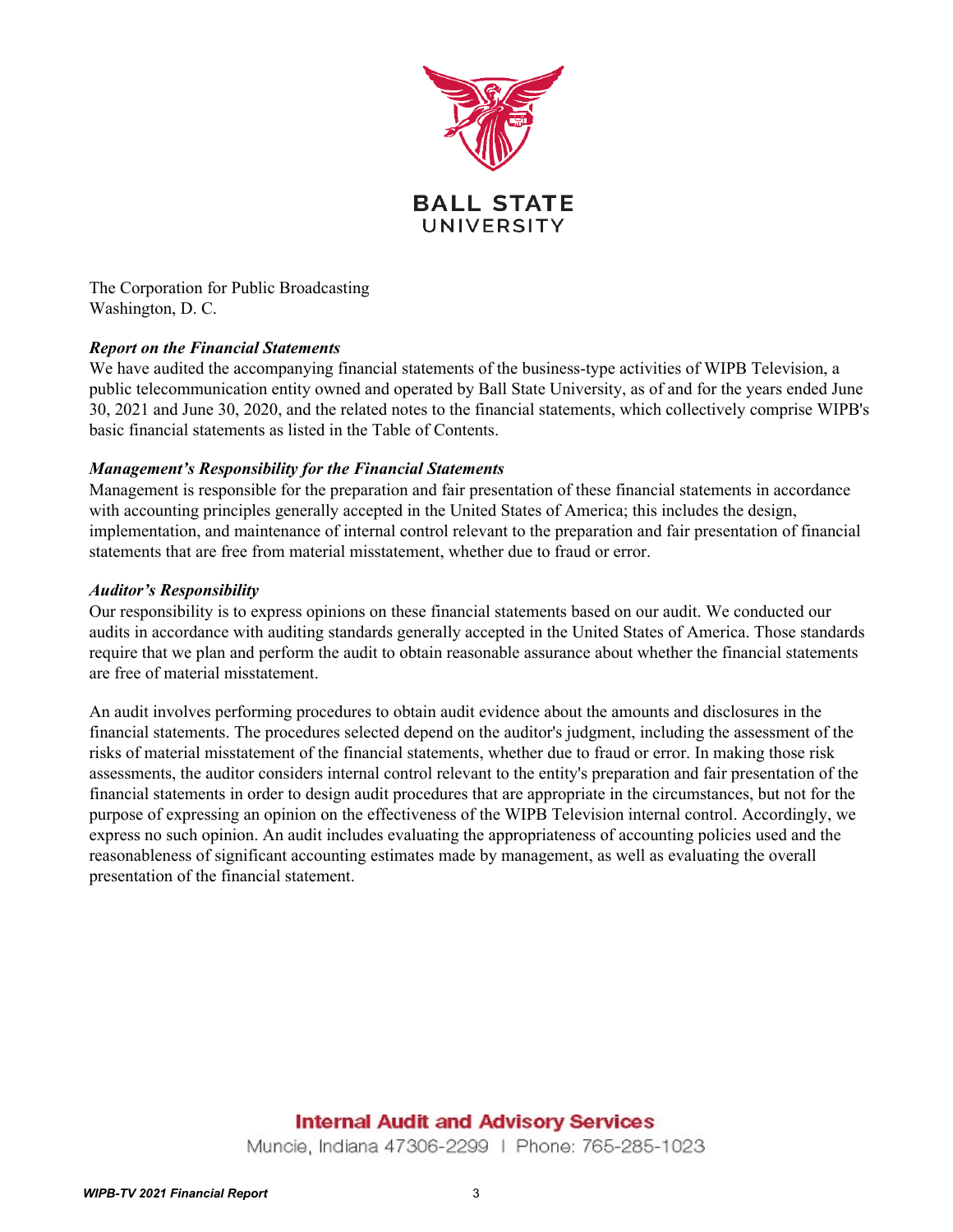The Corporation for Public Broadcasting Washington, D. C.

Internal Auditing is a unit of Ball State University. The Director is a Certified Public Accountant, who is not in any way responsible for the accounting operations of the Station, nor connected with the establishment of the overhead rates and hence is deemed independent per the Corporation for Public Broadcasting's certification requirements. The opinion that follows is issued pursuant to the Corporation for Public Broadcasting's guidelines concerning independence. The undersigned does not purport to meet the independence status requirements specified by generally accepted auditing standards. We believe that our audit evidence we have obtained is sufficient and appropriate to provide a basis for our audit opinions.

## *Opinion*

In our opinion, based on our audits, the financial statements referred to above present fairly, in all material respects, the respective financial position of the business-type activities of WIPB Television, a public telecommunication entity owned and operated by Ball State University, as of June 30, 2021 and June 30, 2020, and the respective changes in financial position and cash flows, where applicable, thereof and for the years then ended, in accordance with accounting principles generally accepted in the United States of America.

# *Other Matters*

# *Required Supplementary Information*

The Management's Discussion and Analysis (MD&A) is not a required part of the basic financial statements but is supplementary information required by the Governmental Accounting Standards Board. We have applied certain limited procedures to the required supplementary information in accordance with auditing standards generally accepted in the United States of America, which consisted of inquiries of management about the methods of preparing the information and comparing the information for consistency with management's responses to our inquiries, the basic financial statements, and other knowledge we obtained during our audit of the basic financial statements. We do not express an opinion or provide any assurance on the information because the limited procedures do not provide us with sufficient evidence to express an opinion or provide any assurance.

The D.RLA

Tom Roberts, CPA Director of Internal Audit and Advisory Services Ball State University February 2, 2022

# **Internal Audit and Advisory Services**

Muncie, Indiana 47306-2299 | Phone: 765-285-1023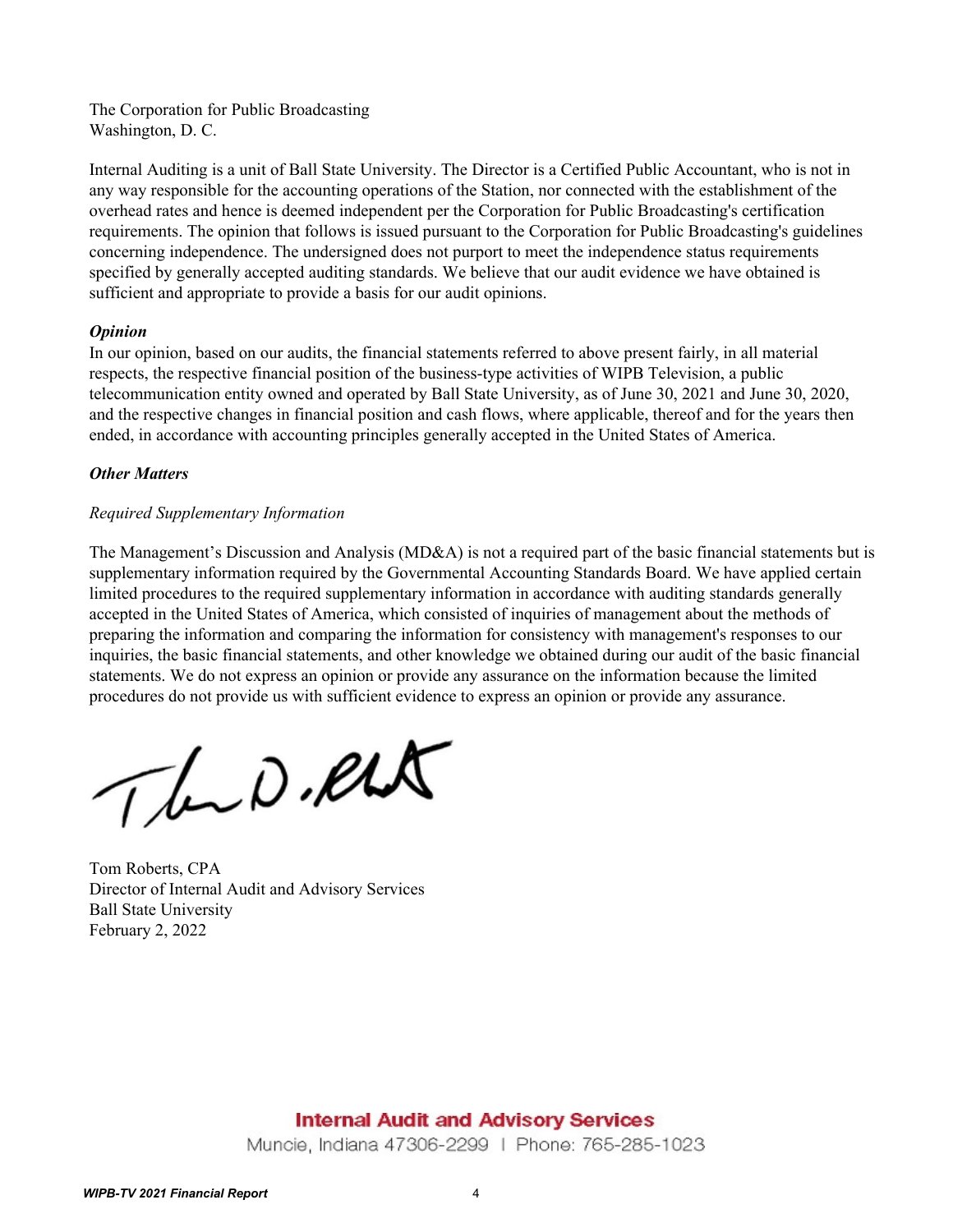# **WIPB Public Television A Telecommunications Entity Operated by Ball State University** Management's Discussion and Analysis

For the Year Ended June 30, 2021

<span id="page-4-0"></span>This discussion and analysis of WIPB's (the Station) financial statements provides an overview of WIPB's financial position for the fiscal years ended June 30, 2021 and 2020, along with comparative financial information for the fiscal year ended June 30, 2019. Management has prepared the financial statements and the related note disclosures along with the discussion and analysis. The discussion and analysis are designed to provide an objective analysis of the Station's financial position based on currently known facts, decisions, and conditions. The completeness and fairness of the financial statements, notes to the financial statements, and this discussion are the responsibility of WIPB's management.

# **Using this Report**

This financial report consists of a series of financial statements, prepared in accordance with the Governmental Accounting Standards Board Statement No. 35, Basic Financial Statements-and Management's Discussion and Analysis-for Public Colleges and Universities. These statements focus on the financial condition of the Station, the results of operations, and cash flows of the Station as a whole.

The three basic financial statements are the Statement of Net Position, Statement of Revenues, Expenses and Changes in Net Position, and the Statement of Cash Flows. The statements utilize an operating and non-operating basis of reporting whereby revenues that are charges for services and goods, non-capital grants, and university support, are recorded as operating revenues. Essentially, all other types of revenue are non-operating or other revenue.

This annual financial report includes the report of independent auditors, the management's discussion and analysis, the basic financial statements referred to above, and notes to the financial statements.

# **Financial Highlights**

The following are some of the overall financial highlights from the past two year ends:

- Total operating revenues increased in fiscal year 2020-2021 by 6.4%. This was due to increased revenue from the CSG grant, Ready To Learn grant, and the CARES Act funding. The CARES Act funding was recognized in FY2020-2021 as revenue when received instead of when it will be expended in future fiscal years beginning with fiscal year 2021-2022. This shift meant that we recognized \$447,622 in revenue without any related expenditures. Note, the CPB American Rescue Plan Act Stabilization Funds for WIPB-TV were received after fiscal year 2020-2021 ended. These funds will be recognized and recorded in the same manner as the CARES Act funding for fiscal year 2021-2022.
- State support decreased by 15% in fiscal year 2020-2021 when compared to fiscal year 2019-2020.
- Underwriting revenue decreased by 32.3% in fiscal year 2020-2021 compared to fiscal year 2019-2020. Underwriting continued to be negatively affected by the pandemic for several factors. Many of our typical underwriters are event sponsors which is a high percentage of the underwriting dollars. Due to COVID restrictions at the University, we were unable to do several of our events in FY 2020-2021. Also, businesses in general cut their giving and underwriting since they were also affected by the pandemic.
- Total operating expenses decreased in fiscal year 2020-2021 by 6.9% compared to fiscal year 2019-2020. Management and general expenses increased by 2.5% due to salary and benefit increases for university paid positions. Other changes to operating expenses can be attributed to personnel who are restructured each fiscal year based upon their functional classifications that conform as close as possible to their specific activity in order to achieve the broadcast unit's objectives, goals, and mission.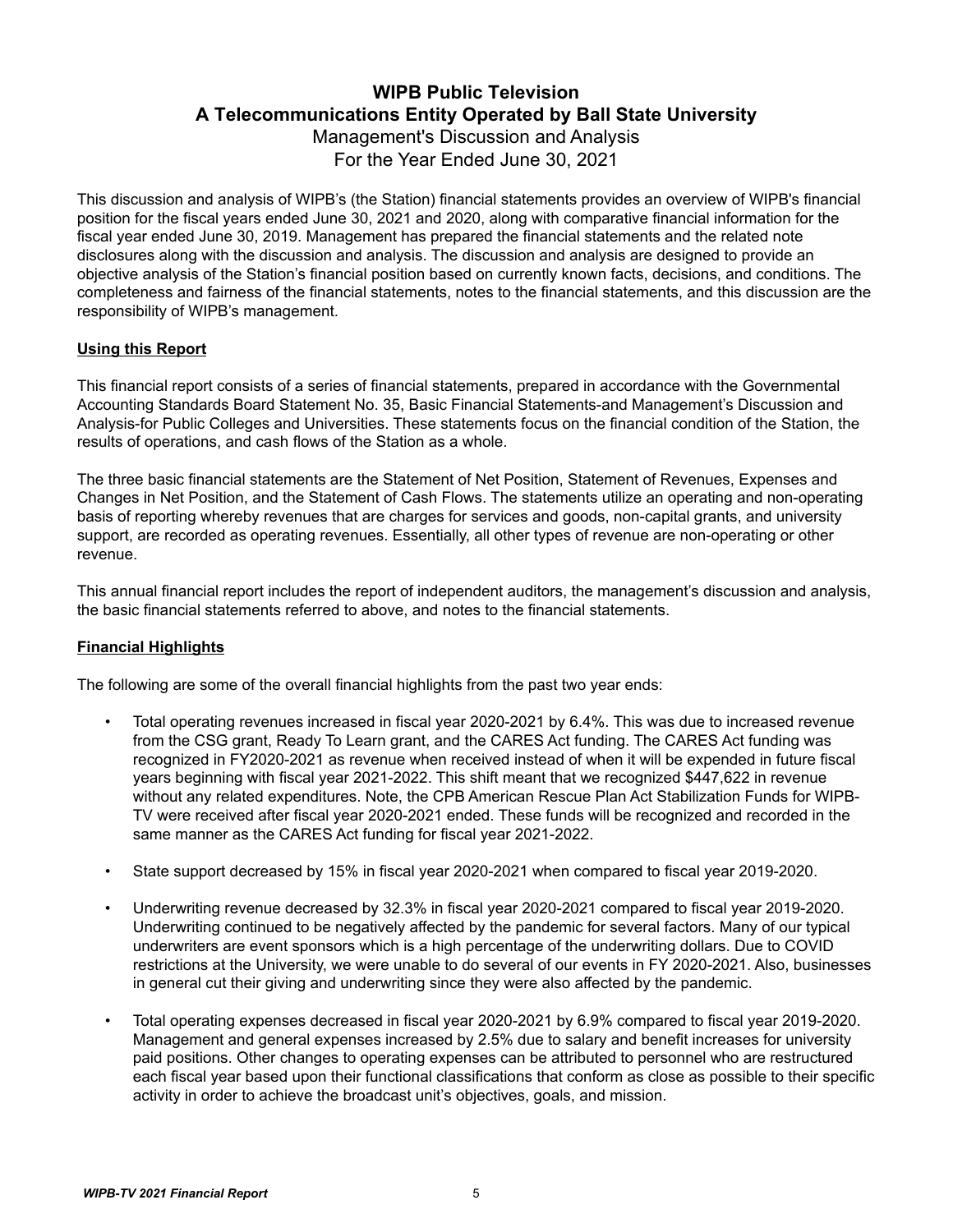• There was a substantial decrease of 51.0% in Net Non-Operating Revenues in fiscal year 2020-2021 due to the decrease in dollars being reimbursed for the FCC Repack. This will be the final fiscal year for the FCC funding since the project is complete.

#### **The Statement of Net Position and the Statement of Revenues, Expenses and Changes in Net Position**

In order to assess the overall health of the Station, economic factors need to be considered at all levels including national (CPB), state (Ball State University and Indiana Public Broadcasting Stations), and local (membership and business underwriting). The Statement of Net Position and the Statement of Revenues, Expenses and Changes in Net Position report in summary fashion the financial position of WIPB as a whole and on its activities, focusing on the Station's net position and whether it increased or decreased during the year.

These statements include all assets and liabilities using the accrual basis of accounting, which is similar to the accounting used by most private-sector institutions. All of the current year's revenues and expenses are taken into account, regardless of when cash was received or paid.

The following is a summary of the major components of the net position and operating results of WIPB as of the end of the previous three fiscal years:

#### WIPB Public Television A Telecommunications Entity Operated by Ball State University Net Position

Years Ended June 30, 2021, 2020, and 2019

|                                                 | 2021 |           | 2020 |           |     | 2019      |
|-------------------------------------------------|------|-----------|------|-----------|-----|-----------|
| Assets:                                         |      |           |      |           |     |           |
| <b>Current Assets</b>                           | \$   | 985,314   | \$   | 918,573   | \$  | 626,891   |
| Noncurrent Assets- Capital                      |      | 405,423   |      | 457,402   |     | 483,486   |
| <b>Total Assets</b>                             | \$   | 1,390,737 | S    | 1,375,975 | \$  | 1,110,377 |
| Liabilities:                                    |      |           |      |           |     |           |
| <b>Current Liabilities</b>                      | \$   | 10,457    | \$   | 471,557   | \$  | 241,585   |
| <b>Total Liabilities</b>                        | \$   | 10,457    | \$   | 471,557   | \$  | 241,585   |
| <b>Net Position:</b>                            |      |           |      |           |     |           |
| Invested in Capital Assets, Net of Related Debt | \$   | 405,423   | \$   | 457,402   | -\$ | 483,486   |
| Restricted                                      |      |           |      | 53,555    |     | 48,676    |
| Unrestricted                                    |      | 974,857   |      | 393,461   |     | 336,630   |
| <b>Total Net Position</b>                       | \$   | 1,380,280 | \$   | 904,418   | \$  | 868,792   |
| <b>Total Liabilities and Net Position</b>       | \$   | 1,390,737 | \$   | 1,375,975 | \$  | 1,110,377 |

#### WIPB Public Television

A Telecommunications Entity Operated by Ball State University

Changes in Net Position

#### Years Ended June 30, 2021, 2020, and 2019

|                                  |     | 2021      | 2020 |           |     | 2019      |
|----------------------------------|-----|-----------|------|-----------|-----|-----------|
| <b>Operating Revenues</b>        | \$  | 3,789,851 | \$   | 3,563,068 | S   | 3,488,583 |
| <b>Operating Expenses</b>        |     | 3,349,249 |      | 3,599,371 |     | 3,435,330 |
| Net Operating Income/(Loss)      | -\$ | 440.602   | S    | (36, 303) | - 5 | 53,253    |
| Net Non-Operating Revenues       |     | 35.260    |      | 71.929    |     | 432,203   |
| Increase in Net Position         |     | 475.862   |      | 35.626    |     | 485.456   |
| Net Position - Beginning of Year |     | 904.418   |      | 868,792   |     | 383,336   |
| Net Position - End of Year       |     | 1,380,280 | S    | 904.418   |     | 868,792   |
|                                  |     |           |      |           |     |           |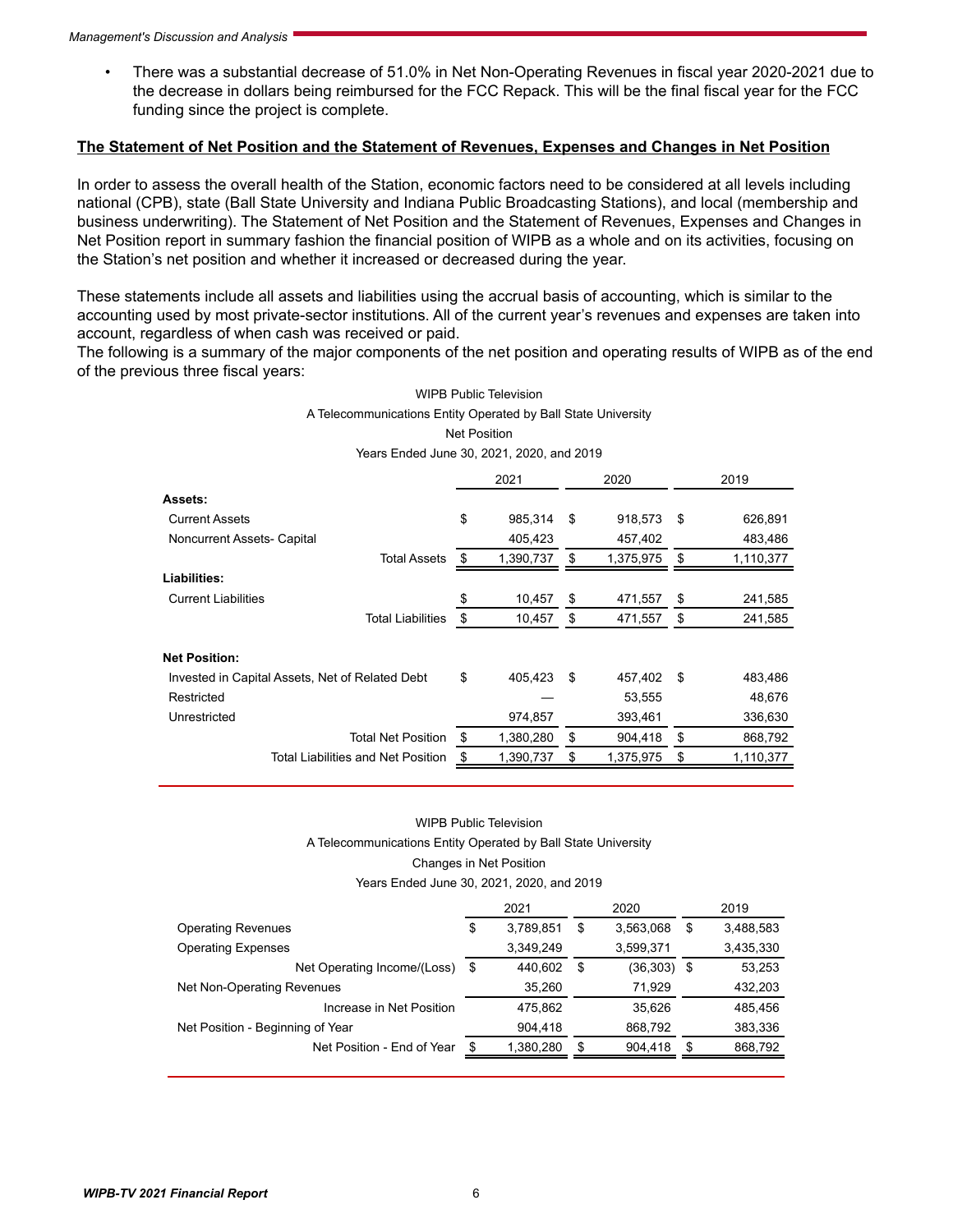#### **Operating Revenues**

Operating revenues increase net position and include all transactions that result in sales and/or receipts from goods and services such as underwriting and event proceeds. Federal, state, and private grants are considered operating if they are not for capital purposes. In addition, subscriptions and memberships, contributed support, and in-kind contributions are considered operating since they support WIPB's principal ongoing operations.

The following factors significantly impacted operating revenues:

- In fiscal year 2020-2021, in-kind revenue decreased significantly by 67.9%. This is due to the ongoing financial hardships of business during the second year of the pandemic, where our printing company went from a full trade, to half trade and half cash. They were unable to keep printing our members' magazine as a full trade. Also, several events were cancelled.
- In fiscal year 2020-2021, subscriptions and memberships decreased by 7.4%. Due to the cancellation of events because of the pandemic, acquisition efforts were limited to direct mail in our limited market resulting in a decrease of new members. In addition, the economic uncertainty during the first year of the pandemic caused a decreased in renewals and giving levels.
- Underwriting revenue decreased by 32.3% in fiscal year 2020-2021 compared to fiscal year 2019-2020. Underwriting continued to be negatively affected by the pandemic for several factors. Many of our typical underwriters are event sponsors which is a high percentage of the underwriting dollars. Due to COVID restrictions at the University, we were unable to do several of our events again this past year. Also, businesses in general cut their giving and underwriting since they were also affected by the pandemic.
- Telesale revenue decreased by 56.5% in fiscal year 2020-2021. This was due to the majority of the local businesses not being able to donate goods for the auction. So, the auction merchandise was extremely low which in turn brings in less money. Telesale has declined throughout the past 5 years, so we have decided to not to do Telesale moving forward.
- There was a substantial decrease of 51.0% in Net Non-Operating Revenues in fiscal year 2020-2021 due to the decrease in dollars being reimbursed for the FCC Repack. This will be the final fiscal year for the FCC funding since the project is complete.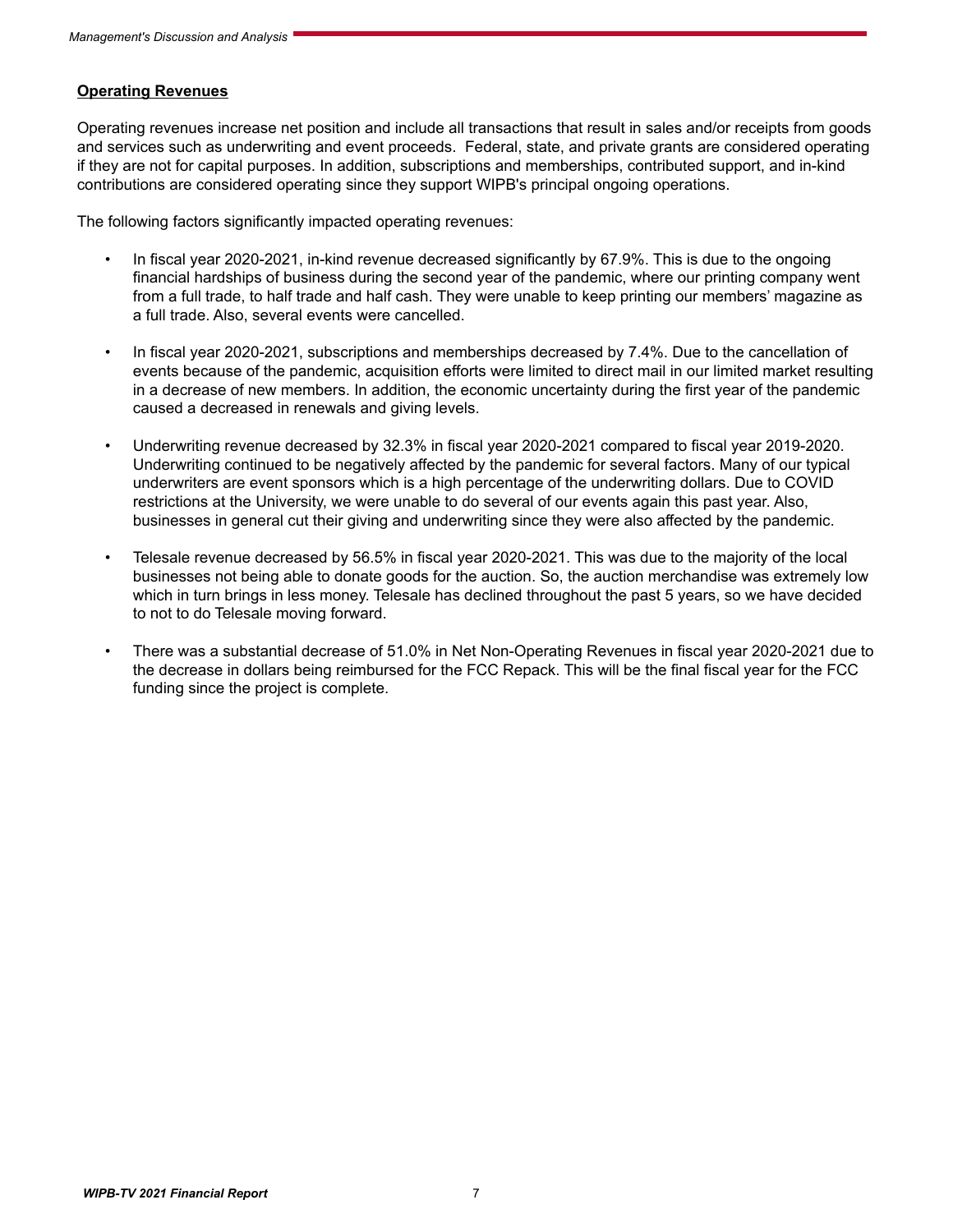Following is a graphic illustration of operating revenues by source:



**Operating Revenues**

# **Operating Expenses**

Operating expenses reduce net position and comprise all the costs necessary to perform and conduct the programs and primary purposes of WIPB.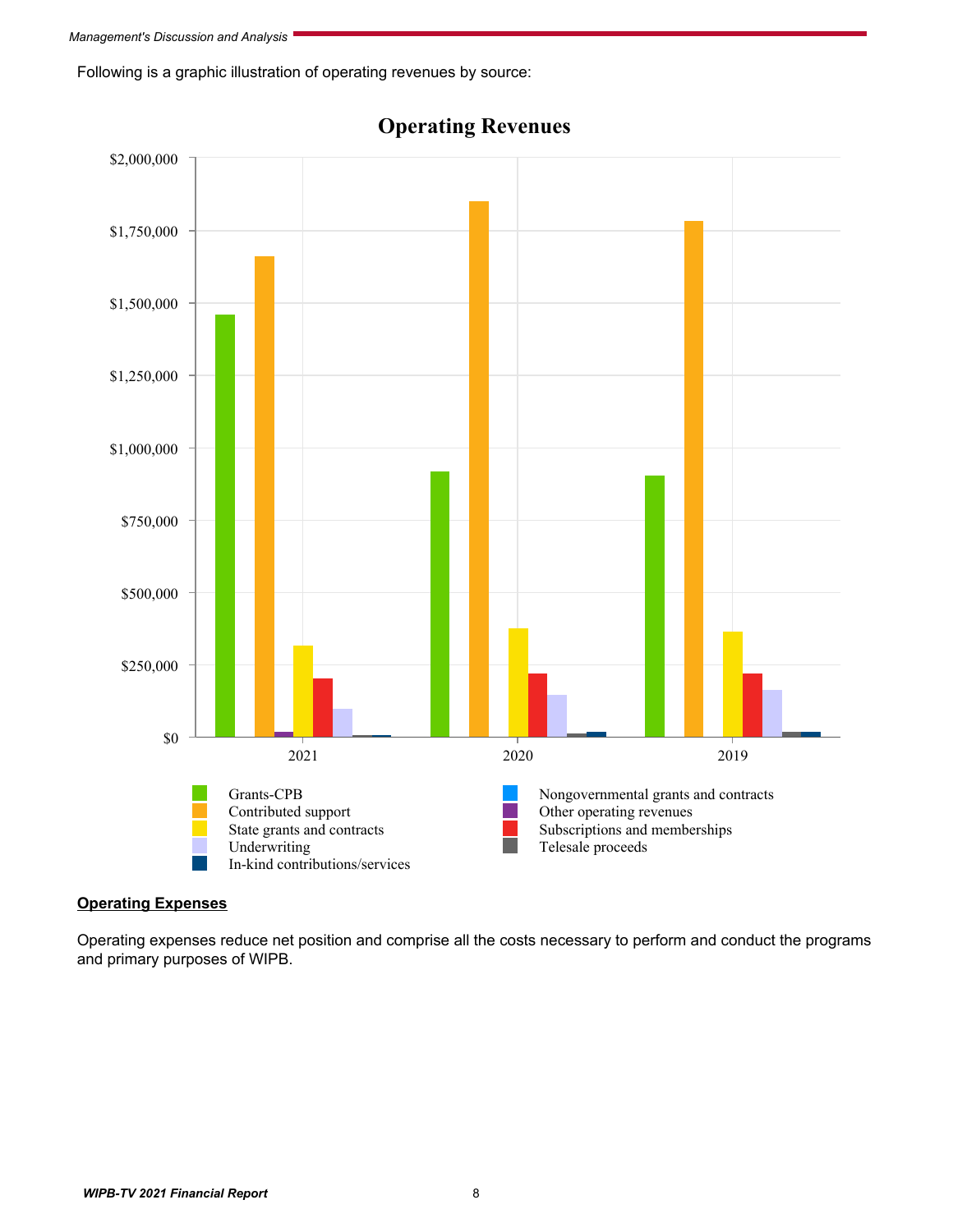The following factors significantly impacted operating expenses:

- Total operating expenses decreased in fiscal year 2020-2021 by 6.9% compared to fiscal year 2019-2020. Management and general expenses increased by 2.5% due to salary and benefit increases for university paid positions. Other changes to operating expenses can be attributed to personnel who are restructured each fiscal year based upon their functional classifications that conform as close as possible to their specific activity in order to achieve the broadcast unit's objectives, goals, and mission.
- In fiscal year 2020-2021, program and promotion increased due to expenses related to the Ready To Learn grant. The COVID-19 pandemic forced in-person workshops to quickly shift to online and at-home options. Money that would have been spent for the in-person workshops and camps (including meals and supplies) were shifted to materials needed for each family for at-home participation (printed materials, craft supplies, and more), as well as production for workshop/camp instructional videos. Funds also went to books for these families, as well as for Little Free Library locations. Funds were also used for printed activities, as well as the purchase of books for several day care providers that received weekly packets during the pandemic.
- Underwriting expenses decreased by 14.9% in fiscal year 2020-2021 compared to fiscal year 2019-2020. The decrease in the station's underwriting expenses is in direct relation to the underwriting revenue drop and reduction of commission payment to the sale staff.
- Programming and Production expenses decreased 12.8% in fiscal year 2020-2021 due to the reduction in our PBS programming fees owed. In addition, the station used more of the CPB grants to pay for programming expenses which reduced our expenses in this functional category. The remaining decrease in this area is accounted for in the BSU Non-Budget/Direct University Support dollars.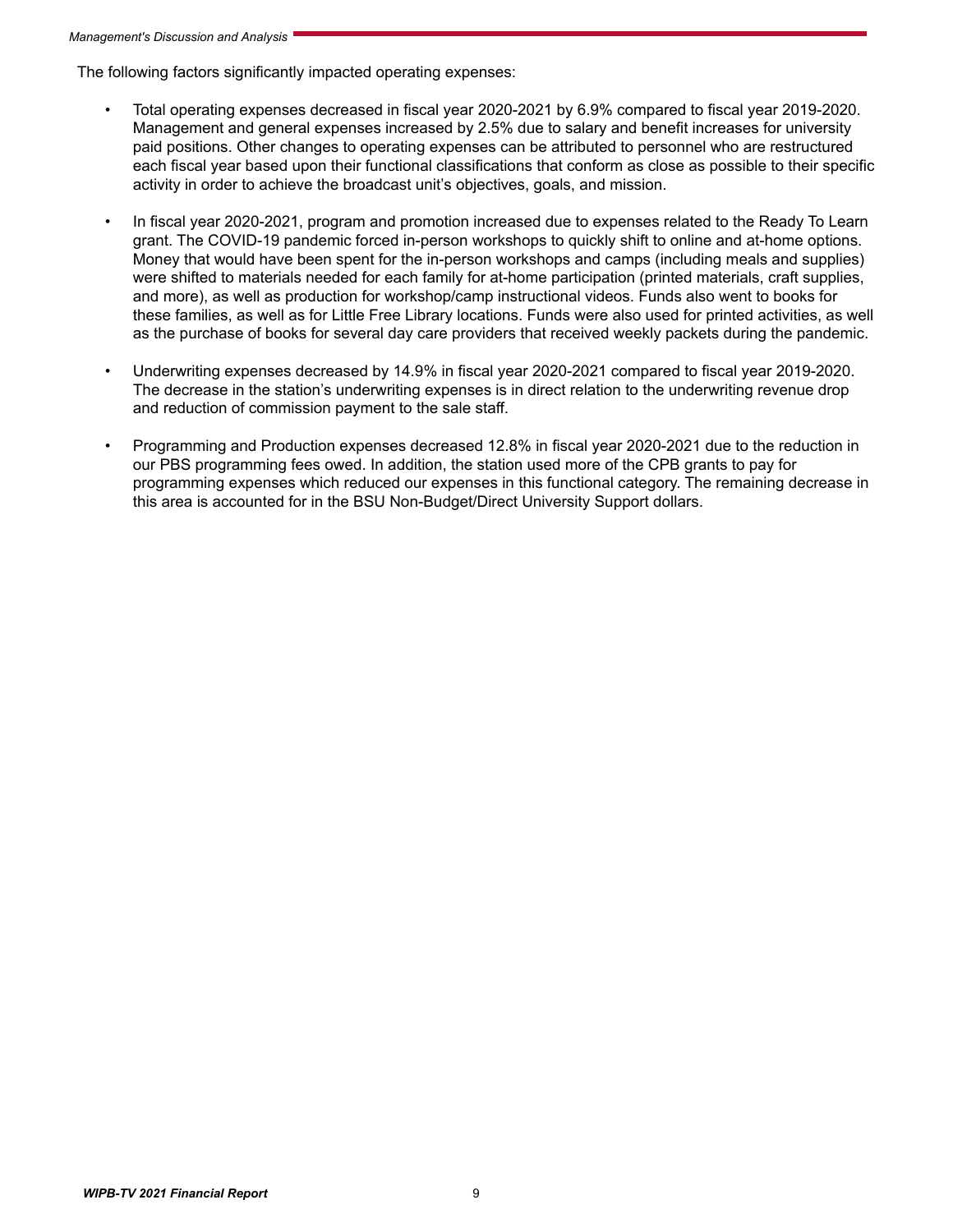The following is a graphic illustration of operating expenses by source:



# **Operating Expenses**

# **Non-operating Revenue and Expenses**

Non-operating revenues increase net position while non-operating expenses reduce net position. Non-operating revenues and expenses are generated from transactions that are primarily non-exchange in nature, consisting mainly of interest expense, and investment income (interest and dividend income and realized and unrealized gains and losses).

The following factors significantly impacted non-operating revenues and expenses:

• There was a substantial decrease of 51.0% in Net Non-Operating Revenues in fiscal year 2020-2021. This is due to the decrease in dollars being reimbursed for the FCC Repack. This will be the final fiscal year for the FCC funding since the project is complete.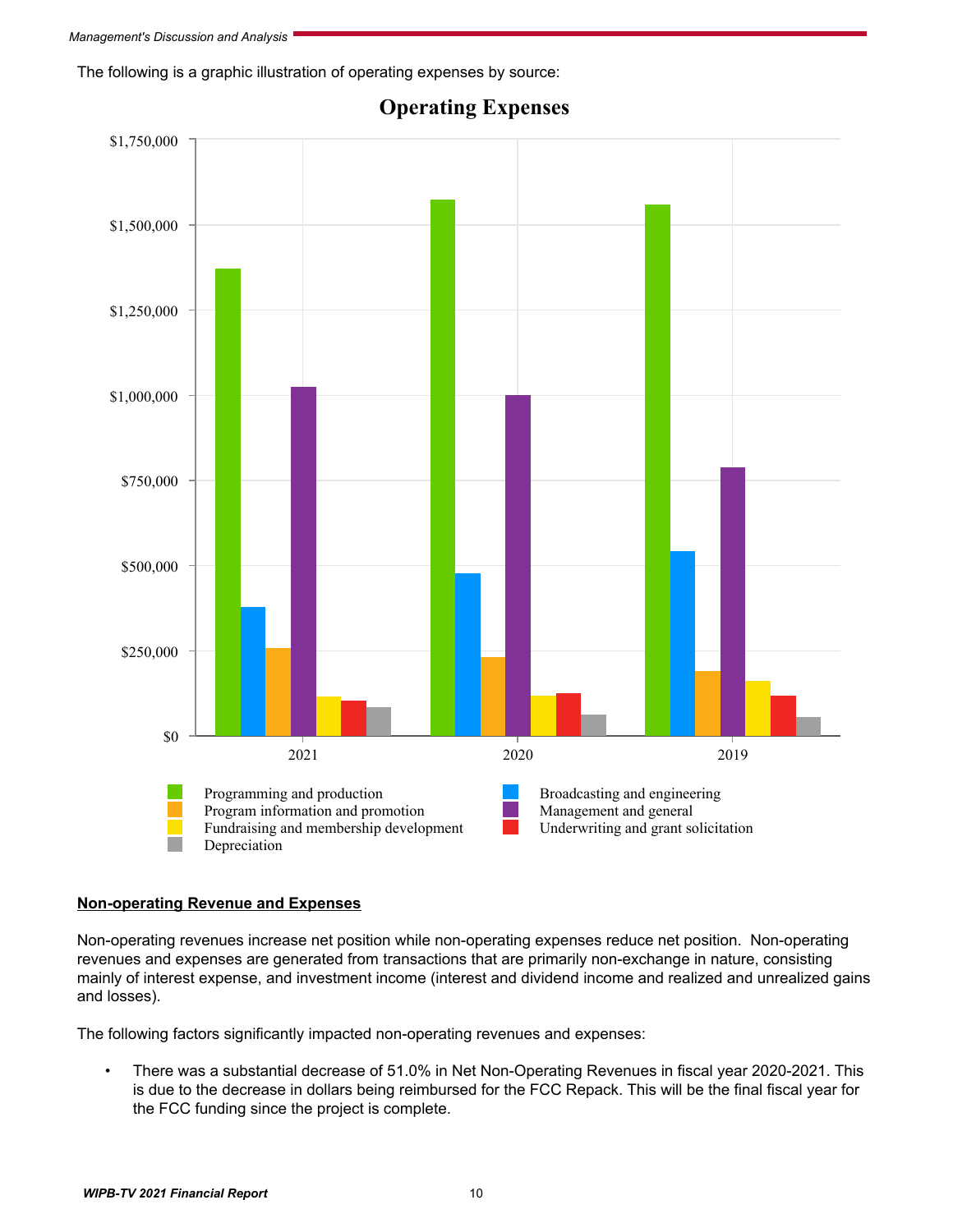## **Statement of Cash Flows**

The Statement of Cash Flows provides relevant information about the cash receipts and cash payments of WIPB during the period. Unlike the Statement of Revenues, Expenses and Changes in Net Position, which reports revenues when they are earned and expenses when they are incurred, regardless of when cash is received or disbursed, the Statement of Cash Flows reports actual cash received and disbursed. The focus of the Statement of Cash Flows is on the increase or decrease in cash and cash equivalents. The Statement of Cash Flows helps the user assess WIPB's:

- 1. Ability to generate future net cash flows.
- 2. Ability to meet obligations as they come due.
- 3. Need for external financing.

#### WIPB Public Television

#### A Telecommunications Entity Operated by Ball State University

Cash Flows

| Years Ended June 30, 2021, 2020, and 2019 |  |  |
|-------------------------------------------|--|--|
|                                           |  |  |

|                                                  | 2021          | 2020    |   | 2019     |
|--------------------------------------------------|---------------|---------|---|----------|
| Cash and Cash Equivalents Provided By/(Used In): |               |         |   |          |
| <b>Operating Activities</b>                      | \$<br>91.711  | 278.764 | S | 72.890   |
| <b>Capital Financing Activities</b>              | 3.011         | 33.349  |   | (52,076) |
| Net Change in Cash and Cash Equivalents          | \$<br>94.722  | 312.113 | S | 20.814   |
| Cash and Cash Equivalents - Beginning of Year    | 891.409       | 579.296 |   | 558,482  |
| Cash and Cash Equivalents - End of Year          | \$<br>986,131 | 891,409 |   | 579,296  |
|                                                  |               |         |   |          |

The major components of cash flows provided from operating activities are the University, memberships, underwriting, and CPB. The major components of cash flows used in operating activities are payments for employees (including benefits) and payments for national programming.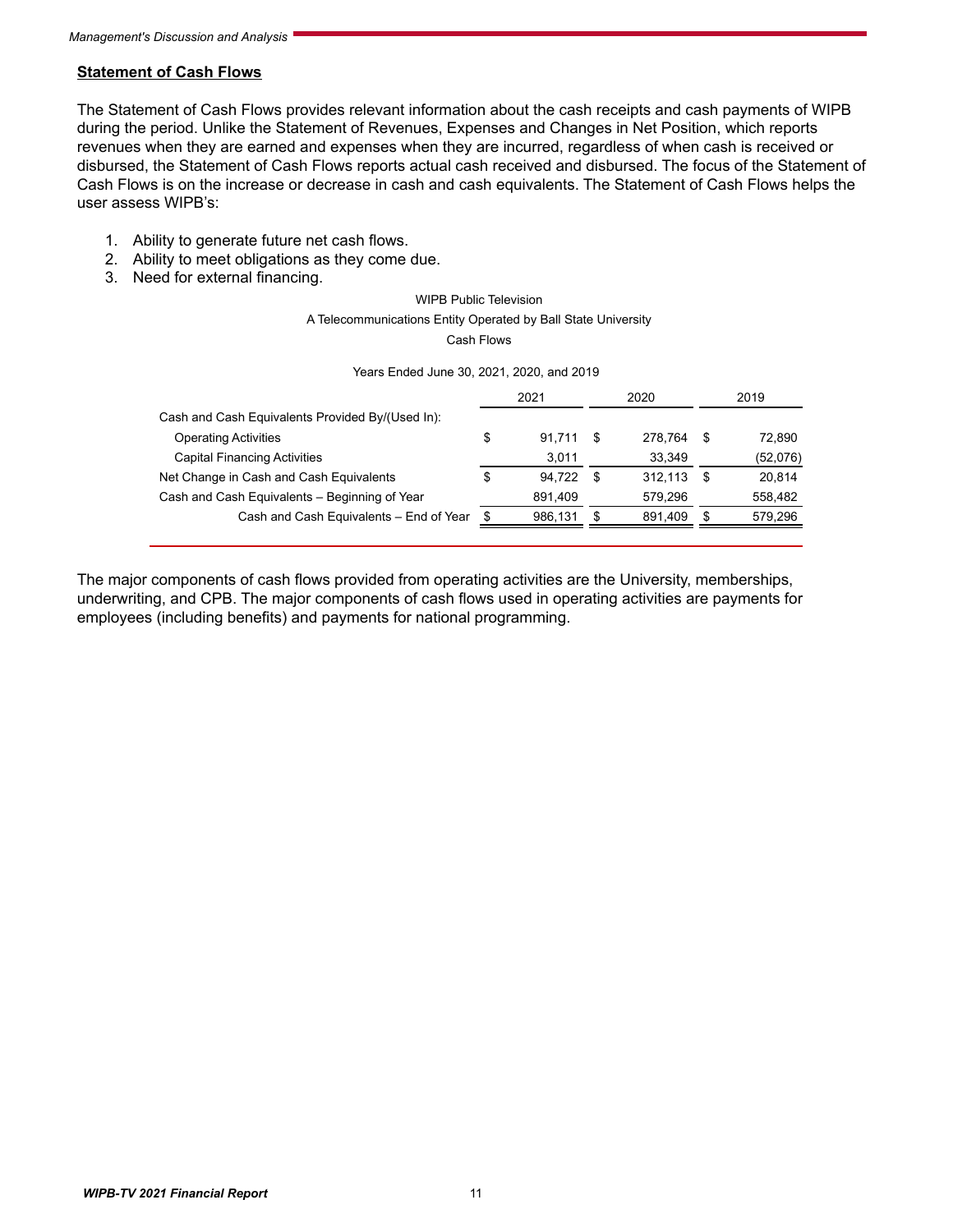# **WIPB Public Television**

# **A Telecommunications Entity Operated by Ball State University**

#### **Statement of Net Position**

As of June 30, 2021 and 2020

<span id="page-11-0"></span>

|                                                                    |      |           | 2020            |
|--------------------------------------------------------------------|------|-----------|-----------------|
| Assets:                                                            |      |           |                 |
| <b>Current Assets:</b>                                             |      |           |                 |
| Cash and cash equivalents                                          | \$   | 986,131   | \$<br>891,409   |
| Accounts receivable, net                                           |      | (1,097)   | 20,905          |
| Prepaid expenses                                                   |      | 280       | 6,259           |
| <b>Total Current Assets</b>                                        | -\$  | 985,314   | \$<br>918,573   |
| Noncurrent Assets:                                                 |      |           |                 |
| Capital assets, net                                                |      | 405,423   | 457,402         |
| <b>Total Assets</b>                                                | - \$ | 1,390,737 | \$<br>1,375,975 |
| <b>Liabilities and Net Position:</b>                               |      |           |                 |
| <b>Current Liabilities:</b>                                        |      |           |                 |
| Accounts payable and accrued liabilities                           | \$   | 2,714     | \$<br>2,504     |
| Unearned revenue                                                   |      | 7,743     | 469,053         |
| <b>Total Liabilities</b>                                           | \$   | 10,457    | \$<br>471,557   |
| <b>Net Position:</b>                                               |      |           |                 |
| Invested in capital assets, net of related debt<br>Restricted for: | \$   | 405,423   | \$<br>457,402   |
| Nonexpendable station activities                                   |      |           |                 |
| <b>External grants</b>                                             |      |           | 53,555          |
| Unrestricted                                                       |      | 974,857   | 393,461         |
| <b>Total Net Position</b>                                          | -\$  | 1,380,280 | \$<br>904,418   |
| <b>Total Liabilities and Net Position</b>                          | \$   | 1,390,737 | \$<br>1,375,975 |

*See accompanying Notes to Financial Statements*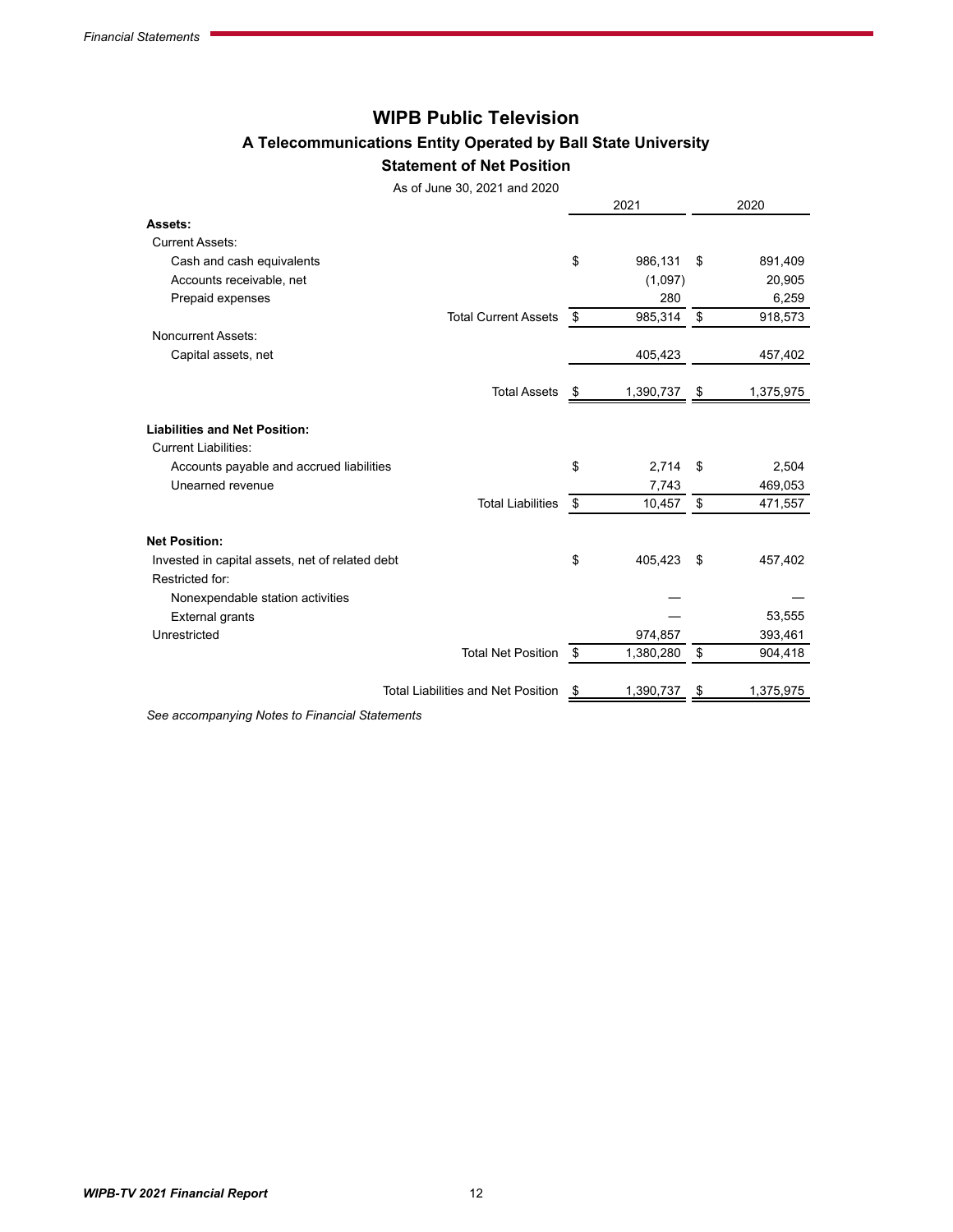# **WIPB Public Television A Telecommunications Entity Operated by Ball State University Statement of Revenues, Expenses and Changes in Net Position**

Years Ended June 30, 2021 and 2020

<span id="page-12-0"></span>

| <b>Operating Revenues:</b><br>Grants - CPB<br>\$<br>1,464,618<br>\$<br>921,021<br>320,497<br>State grants and contracts<br>377,157<br>250<br>Nongovernmental grants and contracts<br>Subscriptions and memberships<br>204,447<br>220,807<br>1,665,220<br>Contributed support<br>1,854,173<br>Telesale proceeds<br>7,601<br>17,463<br>100,207<br>Underwriting<br>148,045<br>In-Kind contributions/services<br>6,728<br>20,993<br>20,283<br>3,409<br>Other operating revenues<br>\$<br>\$<br><b>Total Operating Revenues</b><br>3,789,851<br>3,563,068<br><b>Operating Expenses:</b><br>Program Services:<br>\$<br>Programming and production<br>\$<br>1,373,503<br>1,574,483<br>381,328<br>Broadcasting and engineering<br>480,374<br>Program information and promotion<br>260,214<br>231,438<br>\$<br>\$<br><b>Total Program Services</b><br>2,015,045<br>2,286,295<br><b>Supporting Services:</b><br>\$<br>\$<br>Management and general<br>1,027,492<br>1,002,044<br>Fundraising and membership development<br>115,091<br>120,132<br>Underwriting and grant solicitation<br>107,394<br>126,236<br>Depreciation<br>84,227<br>64,664<br>\$<br><b>Total Supporting Services</b><br>\$<br>1,334,204<br>1,313,076<br>\$<br>\$<br><b>Total Operating Expenses</b><br>3,349,249<br>3,599,371<br>\$<br>Operating Income/(Loss)<br>\$<br>440,602<br>(36, 303)<br><b>Non-Operating Revenues/(Expenses):</b><br>FCC repack funds<br>35,260<br>71,929<br>\$<br>\$<br>Net Non-Operating Revenues (Expenses)<br>35,260<br>71,929<br>$\boldsymbol{\mathsf{\$}}$<br>\$<br>Increase in Net Position<br>475,862<br>35,626<br>Net Position - Beginning of Year<br>904,418<br>868,792<br>\$<br>\$<br>Net Position - End of Year<br>1,380,280<br>904,418 |  | 2021 | 2020 |
|--------------------------------------------------------------------------------------------------------------------------------------------------------------------------------------------------------------------------------------------------------------------------------------------------------------------------------------------------------------------------------------------------------------------------------------------------------------------------------------------------------------------------------------------------------------------------------------------------------------------------------------------------------------------------------------------------------------------------------------------------------------------------------------------------------------------------------------------------------------------------------------------------------------------------------------------------------------------------------------------------------------------------------------------------------------------------------------------------------------------------------------------------------------------------------------------------------------------------------------------------------------------------------------------------------------------------------------------------------------------------------------------------------------------------------------------------------------------------------------------------------------------------------------------------------------------------------------------------------------------------------------------------------------------------------------------------------------------------------------|--|------|------|
|                                                                                                                                                                                                                                                                                                                                                                                                                                                                                                                                                                                                                                                                                                                                                                                                                                                                                                                                                                                                                                                                                                                                                                                                                                                                                                                                                                                                                                                                                                                                                                                                                                                                                                                                      |  |      |      |
|                                                                                                                                                                                                                                                                                                                                                                                                                                                                                                                                                                                                                                                                                                                                                                                                                                                                                                                                                                                                                                                                                                                                                                                                                                                                                                                                                                                                                                                                                                                                                                                                                                                                                                                                      |  |      |      |
|                                                                                                                                                                                                                                                                                                                                                                                                                                                                                                                                                                                                                                                                                                                                                                                                                                                                                                                                                                                                                                                                                                                                                                                                                                                                                                                                                                                                                                                                                                                                                                                                                                                                                                                                      |  |      |      |
|                                                                                                                                                                                                                                                                                                                                                                                                                                                                                                                                                                                                                                                                                                                                                                                                                                                                                                                                                                                                                                                                                                                                                                                                                                                                                                                                                                                                                                                                                                                                                                                                                                                                                                                                      |  |      |      |
|                                                                                                                                                                                                                                                                                                                                                                                                                                                                                                                                                                                                                                                                                                                                                                                                                                                                                                                                                                                                                                                                                                                                                                                                                                                                                                                                                                                                                                                                                                                                                                                                                                                                                                                                      |  |      |      |
|                                                                                                                                                                                                                                                                                                                                                                                                                                                                                                                                                                                                                                                                                                                                                                                                                                                                                                                                                                                                                                                                                                                                                                                                                                                                                                                                                                                                                                                                                                                                                                                                                                                                                                                                      |  |      |      |
|                                                                                                                                                                                                                                                                                                                                                                                                                                                                                                                                                                                                                                                                                                                                                                                                                                                                                                                                                                                                                                                                                                                                                                                                                                                                                                                                                                                                                                                                                                                                                                                                                                                                                                                                      |  |      |      |
|                                                                                                                                                                                                                                                                                                                                                                                                                                                                                                                                                                                                                                                                                                                                                                                                                                                                                                                                                                                                                                                                                                                                                                                                                                                                                                                                                                                                                                                                                                                                                                                                                                                                                                                                      |  |      |      |
|                                                                                                                                                                                                                                                                                                                                                                                                                                                                                                                                                                                                                                                                                                                                                                                                                                                                                                                                                                                                                                                                                                                                                                                                                                                                                                                                                                                                                                                                                                                                                                                                                                                                                                                                      |  |      |      |
|                                                                                                                                                                                                                                                                                                                                                                                                                                                                                                                                                                                                                                                                                                                                                                                                                                                                                                                                                                                                                                                                                                                                                                                                                                                                                                                                                                                                                                                                                                                                                                                                                                                                                                                                      |  |      |      |
|                                                                                                                                                                                                                                                                                                                                                                                                                                                                                                                                                                                                                                                                                                                                                                                                                                                                                                                                                                                                                                                                                                                                                                                                                                                                                                                                                                                                                                                                                                                                                                                                                                                                                                                                      |  |      |      |
|                                                                                                                                                                                                                                                                                                                                                                                                                                                                                                                                                                                                                                                                                                                                                                                                                                                                                                                                                                                                                                                                                                                                                                                                                                                                                                                                                                                                                                                                                                                                                                                                                                                                                                                                      |  |      |      |
|                                                                                                                                                                                                                                                                                                                                                                                                                                                                                                                                                                                                                                                                                                                                                                                                                                                                                                                                                                                                                                                                                                                                                                                                                                                                                                                                                                                                                                                                                                                                                                                                                                                                                                                                      |  |      |      |
|                                                                                                                                                                                                                                                                                                                                                                                                                                                                                                                                                                                                                                                                                                                                                                                                                                                                                                                                                                                                                                                                                                                                                                                                                                                                                                                                                                                                                                                                                                                                                                                                                                                                                                                                      |  |      |      |
|                                                                                                                                                                                                                                                                                                                                                                                                                                                                                                                                                                                                                                                                                                                                                                                                                                                                                                                                                                                                                                                                                                                                                                                                                                                                                                                                                                                                                                                                                                                                                                                                                                                                                                                                      |  |      |      |
|                                                                                                                                                                                                                                                                                                                                                                                                                                                                                                                                                                                                                                                                                                                                                                                                                                                                                                                                                                                                                                                                                                                                                                                                                                                                                                                                                                                                                                                                                                                                                                                                                                                                                                                                      |  |      |      |
|                                                                                                                                                                                                                                                                                                                                                                                                                                                                                                                                                                                                                                                                                                                                                                                                                                                                                                                                                                                                                                                                                                                                                                                                                                                                                                                                                                                                                                                                                                                                                                                                                                                                                                                                      |  |      |      |
|                                                                                                                                                                                                                                                                                                                                                                                                                                                                                                                                                                                                                                                                                                                                                                                                                                                                                                                                                                                                                                                                                                                                                                                                                                                                                                                                                                                                                                                                                                                                                                                                                                                                                                                                      |  |      |      |
|                                                                                                                                                                                                                                                                                                                                                                                                                                                                                                                                                                                                                                                                                                                                                                                                                                                                                                                                                                                                                                                                                                                                                                                                                                                                                                                                                                                                                                                                                                                                                                                                                                                                                                                                      |  |      |      |
|                                                                                                                                                                                                                                                                                                                                                                                                                                                                                                                                                                                                                                                                                                                                                                                                                                                                                                                                                                                                                                                                                                                                                                                                                                                                                                                                                                                                                                                                                                                                                                                                                                                                                                                                      |  |      |      |
|                                                                                                                                                                                                                                                                                                                                                                                                                                                                                                                                                                                                                                                                                                                                                                                                                                                                                                                                                                                                                                                                                                                                                                                                                                                                                                                                                                                                                                                                                                                                                                                                                                                                                                                                      |  |      |      |
|                                                                                                                                                                                                                                                                                                                                                                                                                                                                                                                                                                                                                                                                                                                                                                                                                                                                                                                                                                                                                                                                                                                                                                                                                                                                                                                                                                                                                                                                                                                                                                                                                                                                                                                                      |  |      |      |
|                                                                                                                                                                                                                                                                                                                                                                                                                                                                                                                                                                                                                                                                                                                                                                                                                                                                                                                                                                                                                                                                                                                                                                                                                                                                                                                                                                                                                                                                                                                                                                                                                                                                                                                                      |  |      |      |
|                                                                                                                                                                                                                                                                                                                                                                                                                                                                                                                                                                                                                                                                                                                                                                                                                                                                                                                                                                                                                                                                                                                                                                                                                                                                                                                                                                                                                                                                                                                                                                                                                                                                                                                                      |  |      |      |
|                                                                                                                                                                                                                                                                                                                                                                                                                                                                                                                                                                                                                                                                                                                                                                                                                                                                                                                                                                                                                                                                                                                                                                                                                                                                                                                                                                                                                                                                                                                                                                                                                                                                                                                                      |  |      |      |
|                                                                                                                                                                                                                                                                                                                                                                                                                                                                                                                                                                                                                                                                                                                                                                                                                                                                                                                                                                                                                                                                                                                                                                                                                                                                                                                                                                                                                                                                                                                                                                                                                                                                                                                                      |  |      |      |
|                                                                                                                                                                                                                                                                                                                                                                                                                                                                                                                                                                                                                                                                                                                                                                                                                                                                                                                                                                                                                                                                                                                                                                                                                                                                                                                                                                                                                                                                                                                                                                                                                                                                                                                                      |  |      |      |
|                                                                                                                                                                                                                                                                                                                                                                                                                                                                                                                                                                                                                                                                                                                                                                                                                                                                                                                                                                                                                                                                                                                                                                                                                                                                                                                                                                                                                                                                                                                                                                                                                                                                                                                                      |  |      |      |
|                                                                                                                                                                                                                                                                                                                                                                                                                                                                                                                                                                                                                                                                                                                                                                                                                                                                                                                                                                                                                                                                                                                                                                                                                                                                                                                                                                                                                                                                                                                                                                                                                                                                                                                                      |  |      |      |
|                                                                                                                                                                                                                                                                                                                                                                                                                                                                                                                                                                                                                                                                                                                                                                                                                                                                                                                                                                                                                                                                                                                                                                                                                                                                                                                                                                                                                                                                                                                                                                                                                                                                                                                                      |  |      |      |
|                                                                                                                                                                                                                                                                                                                                                                                                                                                                                                                                                                                                                                                                                                                                                                                                                                                                                                                                                                                                                                                                                                                                                                                                                                                                                                                                                                                                                                                                                                                                                                                                                                                                                                                                      |  |      |      |

*See accompanying Notes to Financial Statements*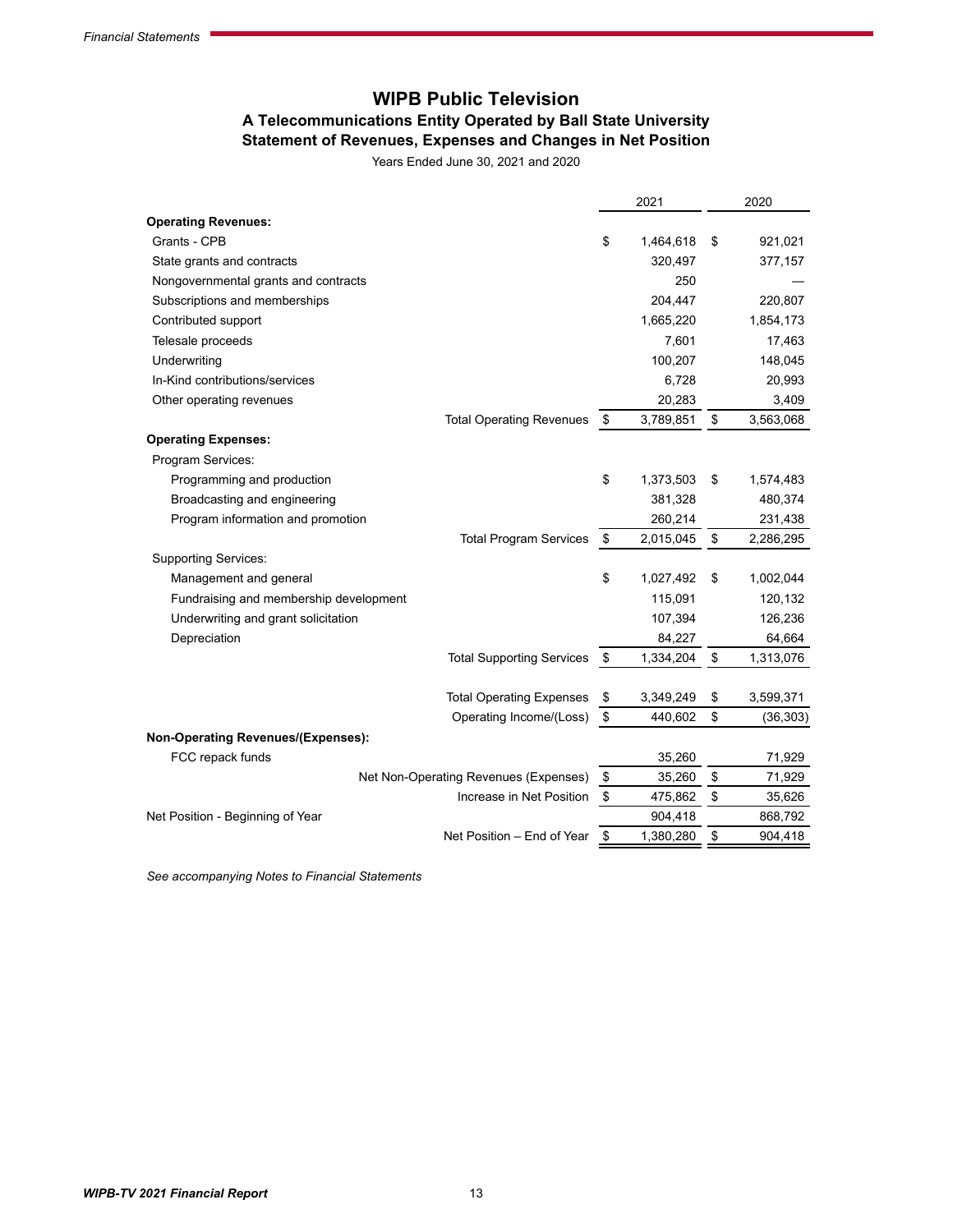# **WIPB Public Television A Telecommunications Entity Operated by Ball State University Statement of Cash Flows**

Years Ended June 30, 2021 and 2020

<span id="page-13-0"></span>

|                                                                     | 2021            | 2020            |
|---------------------------------------------------------------------|-----------------|-----------------|
| <b>Cash Flows from Operating Activities:</b>                        |                 |                 |
| Grants and contracts                                                | \$<br>1,807,368 | \$<br>1,318,425 |
| Subscriptions and memberships                                       | 204,447         | 220,807         |
| <b>Ball State University support</b>                                | 1,665,220       | 1,854,173       |
| Payments to suppliers                                               | (1, 181, 697)   | (1,248,270)     |
| Payments for utilities                                              | (8, 548)        | (11, 754)       |
| Payments for personnel services                                     | (685,083)       | (6, 597)        |
| Payments for benefits                                               | (150, 949)      | (147, 981)      |
| Payments for non-budgeted University support                        | (1,660,930)     | (1,845,498)     |
| Payments for other operating costs                                  | (26, 208)       | (23, 458)       |
| Telesale proceeds                                                   | 7,601           | 17,463          |
| Underwriting                                                        | 100,207         | 148,045         |
| Other operating receipts                                            | 20,283          | 3,409           |
| Net Cash Provided/(Used) by Operating Activities                    | \$<br>91,711    | \$<br>278,764   |
|                                                                     |                 |                 |
| <b>Cash Flows from Capital Financing Activities:</b>                |                 |                 |
| FCC repack funds                                                    | \$<br>35,260    | \$<br>71,929    |
| Purchase of capital assets                                          | (32, 249)       | (38, 580)       |
| Net Cash Provided/(Used) by Capital Financing Activities            | \$<br>3,011     | \$<br>33,349    |
| Net Increase/(Decrease) in Cash                                     | \$<br>94,722    | \$<br>312,113   |
| Cash and Cash Equivalents – Beginning of the Year                   | 891,409         | 579,296         |
| Cash and Cash Equivalents - End of the Year                         | \$<br>986,131   | \$<br>891,409   |
| Reconciliation of Change in Net Position to Net Cash Used by        |                 |                 |
| <b>Operating Activities:</b>                                        |                 |                 |
| Operating Income/(Loss)                                             | \$<br>440,602   | \$<br>(36, 303) |
| Adjustments to reconcile change in net position to net cash used by |                 |                 |
| operating activities:                                               |                 |                 |
| Depreciation                                                        | 84,227          | 64,664          |
| Increase (Decrease) in Assets and Liabilities                       |                 |                 |
| Accounts receivable, net - subscriptions                            |                 |                 |
| Accounts receivable, net - grants & contracts                       | 22,002          | 20,247          |
| Prepaid expenses                                                    | 5,981           | 184             |
| Accounts payable and accrued liabilities                            | 209             | (12, 503)       |
| Unearned revenue                                                    | (461,310)       | 242,475         |
| Net Cash Provided/(Used) by Operating Activities                    | \$<br>91,711    | \$<br>278,764   |
|                                                                     |                 |                 |

*See accompanying Notes to Financial Statements*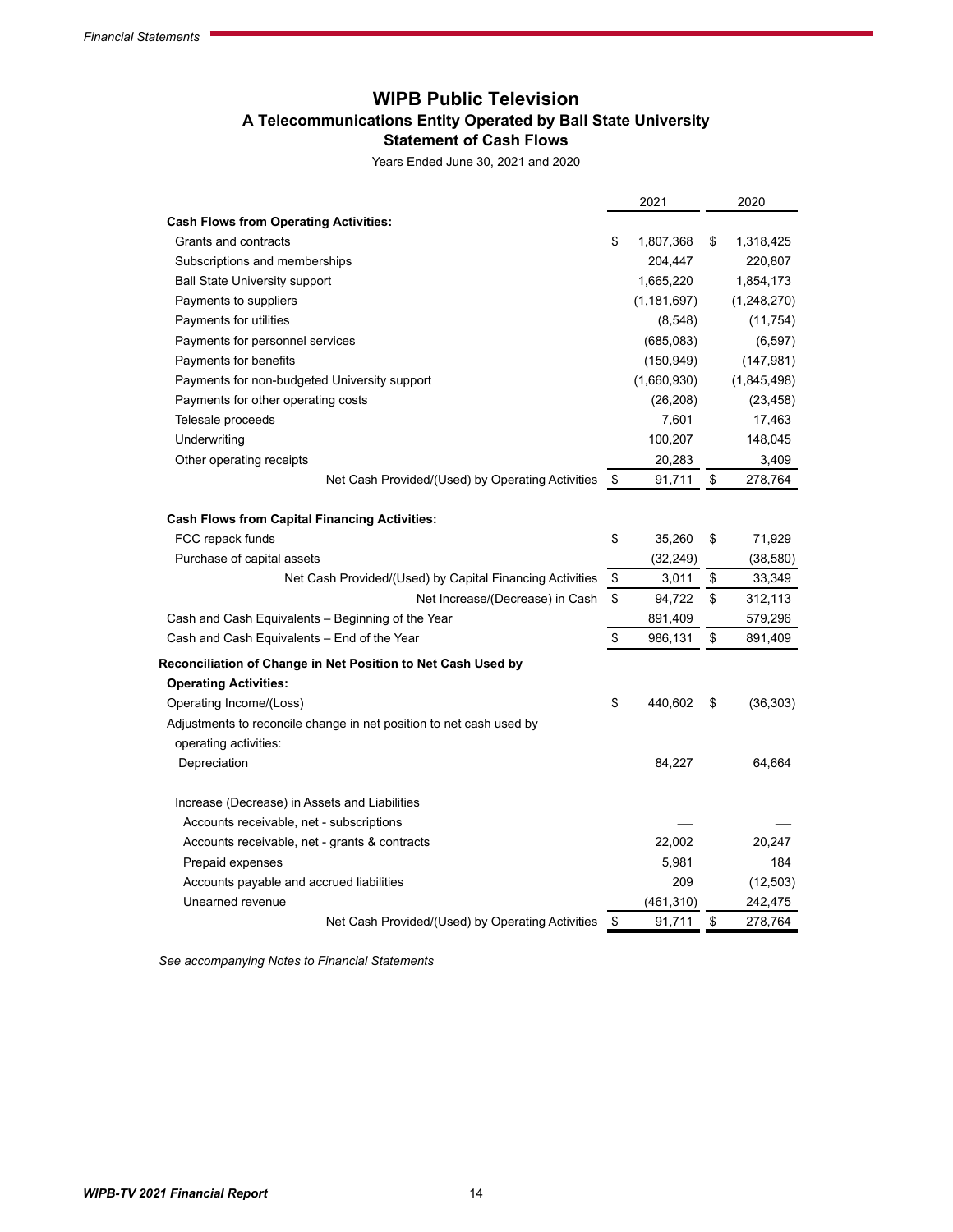# **WIPB Public Television A Telecommunications Entity Operated by Ball State University** Notes to Financial Statements June 30, 2021 and 2020

#### <span id="page-14-0"></span>**A. BASIS OF PRESENTATION AND SUMMARY OF SIGNIFICANT ACCOUNTING POLICIES**

#### **ORGANIZATION**

WIPB Public Television (the Station) is operated by Ball State University (the University), in Muncie, Indiana.

The financial statements reflect only the activity of the Station and are not intended to present fairly the position of the University, and the results of its operations and cash flows.

Portions of both contribution and membership income and expenditures are deposited in and disbursed by the Ball State University Foundation.

#### **BASIS OF PRESENTATION**

The financial statements of the Station have been prepared in accordance with the principles outlined in Statement No. 35 of the Governmental Accounting Standards Board (GASB), and all other applicable GASB pronouncements. The Station has elected to report its financial results as a special-purpose government entity engaged in businesstype activities, using proprietary fund accounting and financial reporting. Required financial statements consist of: Management's Discussion and Analysis; Statement of Net Position; Statement of Revenue, Expenses and Changes in Net Position; Statement of Cash Flows; Notes to Financial Statements.

The financial statements have been prepared using the economic resource measurement focus and the accrual basis of accounting. Revenues are recognized when earned and expenses are recorded when an obligation has been incurred. Eliminations have been made to minimize "double-counting" of internal activities. Interfund receivables and payables have been eliminated in the Statement of Net Position. Eliminations have been made in the Statement of Revenues, Expenses and Changes in Net Position to remove the "doubling-up" effect of internal service fund activity.

#### **CASH, CASH EQUIVALENTS, AND CREDIT RISKS**

Cash and cash equivalents include all highly liquid investments with maturities of ninety days or less as of June 30 for each fiscal year end, that bear little or no market risk. The Station's funds are held and managed by Ball State University and the Ball State University Foundation. Each institution has an Investment Policy which ultimately determines the credit risk for the Station. The Station believes it is not exposed to any significant credit risk related to cash and cash equivalents.

The Station's "demand deposits" with each institution were as follows:

|                                         | June 30,  |           |  |  |  |
|-----------------------------------------|-----------|-----------|--|--|--|
|                                         | 2021      | 2020      |  |  |  |
| <b>Ball State University Foundation</b> | \$558,487 | \$546.293 |  |  |  |
| <b>Ball State University</b>            | 427.644   | 345.116   |  |  |  |
| <b>Total Cash and Cash Equivalents</b>  | \$986,131 | \$891,409 |  |  |  |

#### **ACCOUNTS RECEIVABLE**

Accounts receivable consists of amounts due from grants and contracts.

#### **PREPAID EXPENSES**

Prepaid expenses are expenses paid in one fiscal year for expenses related to the next fiscal year. The expense will be recorded in a future period.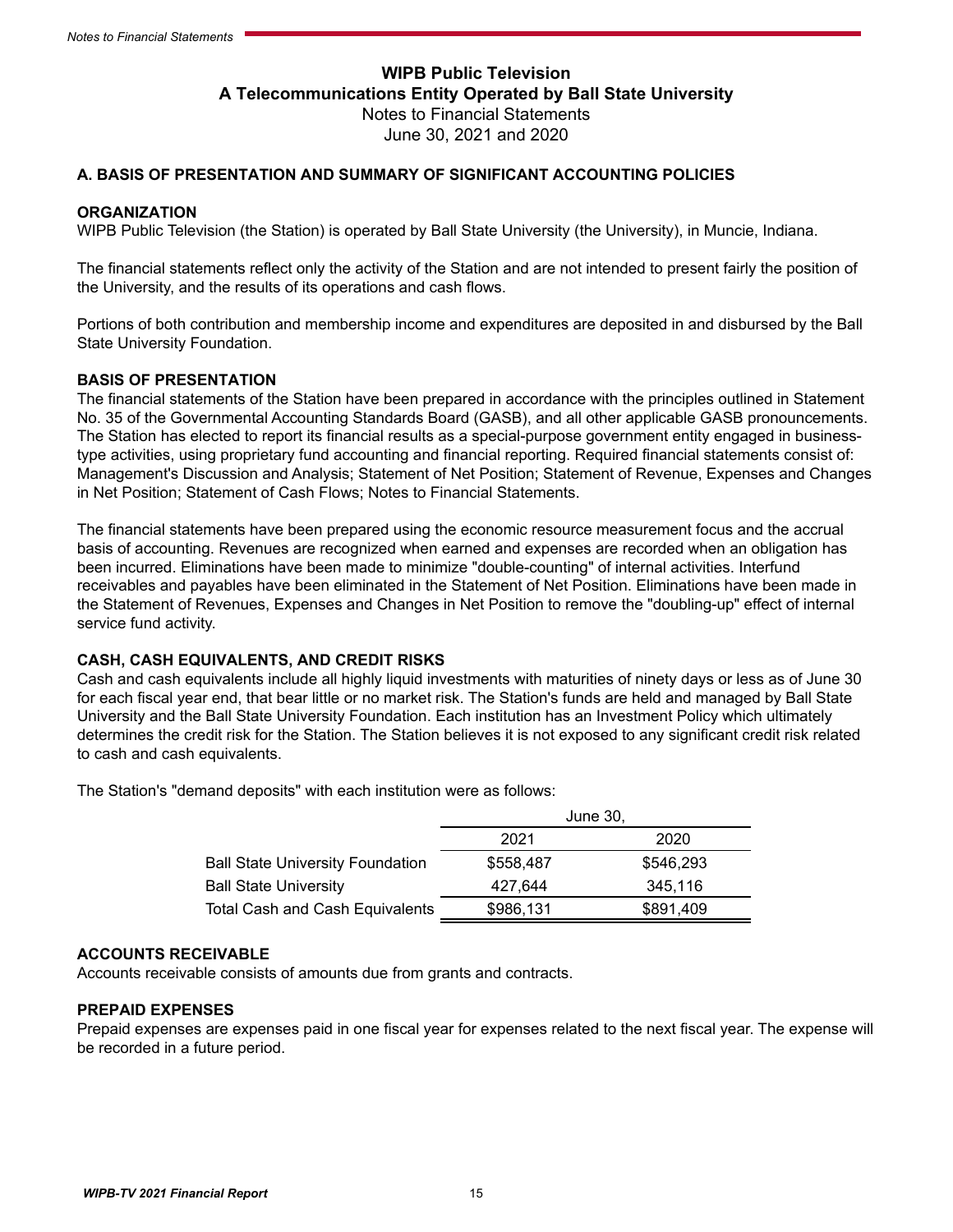#### **CAPITAL ASSETS**

Capital assets consist of equipment with a cost of \$5,000 or more and a useful life in excess of one year. Expenditures for equipment valued at \$5,000 and less are expensed rather than capitalized. Depreciation expense is computed using the straight-line method over the estimated useful lives of the respective assets, generally between three and ten years for equipment. Capital assets are recorded at cost or, for contributed assets, at fair value at the date of acquisition. Non-capital equipment, routine repairs, and maintenance are charged to operating expenses in the year the expense was incurred.

#### **ACCOUNTS PAYABLE**

Accounts payable consists primarily of amounts due for accrued operating expenses.

#### **UNEARNED REVENUE**

Unearned revenue is recorded for current cash receipts for certain contract and grant sponsors that have not yet been earned. The revenue will be recorded in a future period.

#### **COMPENSATED ABSENCES**

Employees of the Station are considered employees of Ball State University for purposes of determining employee benefits, and the ultimate liability for payment of these benefits remains with Ball State University. Accordingly, no accruals for employee benefits have been included in these financial statements. However, the compensated absence change in net expense for station employees is included as part of Contributed support on the Statement of Revenues, Expenses and Changes in Net Position.

#### **OPERATING REVENUES AND EXPENSES**

Operating revenues encompass all revenues arising from the activities described in the WIPB mission statement. This includes revenues from grants and contracts, subscriptions and memberships, royalties, auctions, special events, underwriting, and contributed support for operating activities. Revenues from investing activities and capital grants are considered to be non-operating revenue.

Operating expenses encompass all expenses paid to acquire goods and services provided in return for operating revenues and to carry out the mission of the Station. This includes programming and production, broadcasting and engineering, program information and promotion, management and general, fundraising and membership development, underwriting and grant solicitation, and depreciation expenses. Expenses are reported using functional classifications in the Statement of Revenues, Expenses and Changes in Net Position.

#### **NON-FEDERAL FINANCIAL SUPPORT (NFFS)**

The Corporation for Public Broadcasting (CPB) allocates a portion of its funds annually to public broadcasting entities, primarily based on NFFS. NFFS is defined as the total value of cash and the fair market value of property and services received as either a contribution or a payment and meeting all of the respective criteria for each.

A "contribution" is cash, property, or services given to a public broadcasting entity for general operating purposes. Support received as a contribution by a public broadcasting entity must meet the following criteria for inclusion as NFFS: (1) the source may be an entity except the federal government or any other public broadcasting entity; (2) the contribution may take the form of a gift, grant, bequest, donation, or appropriation; (3) the purpose must be for the construction or operation of a noncommercial, educational public broadcast station, or for the production, acquisition, distribution, or dissemination of educational television or radio program and related activities; and (4) the recipient must be a public broadcasting entity on behalf of a public broadcast station.

A "payment" is cash, property, or services received by a public broadcasting entity from specific sources in exchange for specific services or materials. Support received as a payment by a public broadcasting entity must meet the following criteria for inclusion as NFFS: (1) the source must be a state, any agency or political subdivision of a state, an educational institution, or organization or a nonprofit entity; (2) the form of the payment must be appropriations or contract payments in exchange for specific services or materials; (3) the purpose must be for any related activity of the public broadcast station; and (4) the recipient must be a public broadcasting entity on behalf of a public broadcast station.

The assets, liabilities, and net position of the Station are accounted for using the following funds for CPB purposes. Reported NFFS for the Station was \$2,105,529 and \$2,549,673 for 2021 and 2020, respectively. Please note that the prior year's reported NFFS may have changed after the audited financial statements were released due to the CPB audit.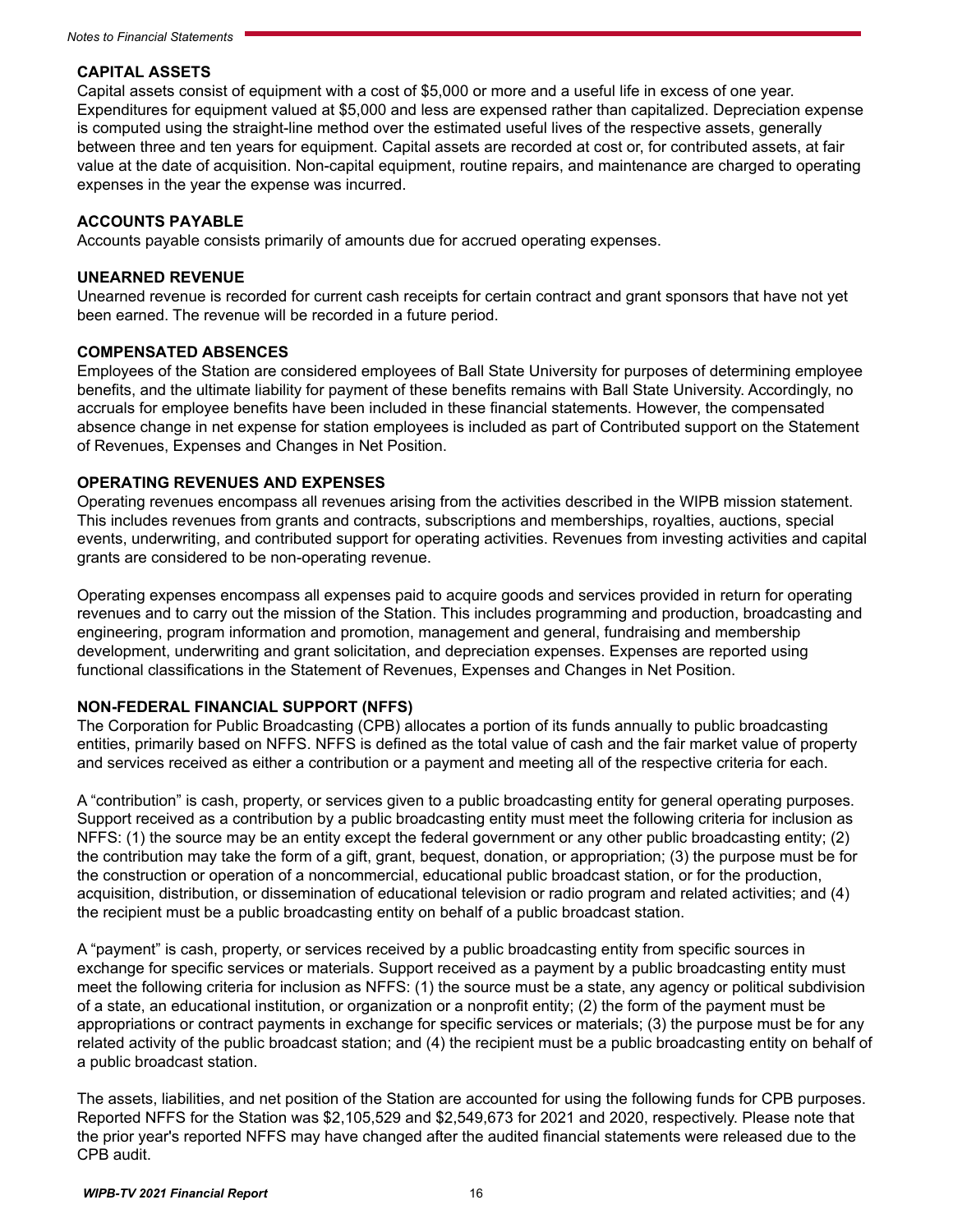#### **REVENUE RECOGNITION**

Membership pledges and grants that are unrestricted are recorded as revenue in the Statement of Revenues, Expenses and Changes in Net Position when received and are available for current operations of the Station.

#### **INDIRECT ADMINISTRATIVE SUPPORT**

Indirect support from Ball State University is based on operating expenses of areas which provide indirect support to the Station and WIPB's pro rata use of the Ball Communication Building and David Letterman Communication and Media Building. Support is recognized as revenue and expense in the accompanying Statement of Revenues, Expenses and Changes in Net Position.

In-kind contributions are non-cash contributions received by the Station from outside the licensee. In-kind contributions are recorded as revenue and expense in the accompanying Statement of Revenues, Expenses, and Changes in Net Position. These donations are recorded at their estimated fair market value at date of receipt.

#### **PLEDGES**

There were no outstanding pledges at June 30, 2021, and 2020, respectively.

#### **FUNCTIONAL ALLOCATION OF EXPENSES**

The costs of providing the various programs and other activities have been summarized on a functional basis on the Statement of Revenue, Expenses and Changes in Net Position. Accordingly, certain costs have been allocated among program and supporting services benefited, based on total personnel costs or other systematic basis.

#### **FEDERAL INCOME TAXES**

Under Internal Revenue Code Section 115, Ball State University is exempt from income taxes on related business income. Ball State University is subject to tax on unrelated business income under the Internal Revenue Code. The Station's unrelated business income, when applicable, is included in the University's tax return. The Station had no tax liability as of June 30, 2021, or 2020, respectively.

#### **B. CORPORATION FOR PUBLIC BROADCASTING COMMUNITY SERVICE GRANTS**

The Corporation for Public Broadcasting is a private, nonprofit grant making organization responsible for funding more than 1,000 television and radio stations. CPB distributes annual Community Service Grants (CSGs) to qualifying public broadcasting entities. CSGs are used to augment the financial resources of public broadcasting entities and thereby to enhance the quality of programming and expand the scope of public broadcasting services. Each CSG may be expended over one or two federal fiscal years as described in the Communications Act, 47 United States Code Annotated, Section 396(k)(7). In any event, each grant must be expended within two years of the initial grant authorization. There was \$207,018 in unexpended CPB CSG funds on hand as of June 30, 2021, and \$200,941 unexpended CPB CSG funds on hand as of June 30, 2020.

According to the Communications Act, funds may be used at the discretion of recipients for purposes relating primarily to production and acquisition of programming. Also, the grants may be used to sustain activities begun with CSGs awarded in prior years.

Certain General Provisions must be satisfied in connection with application for and use of the grants to maintain eligibility and meet compliance requirements. These General Provisions pertain to the use of the grant funds, record keeping, audits, financial reporting, mailing lists, and licensee status with the Federal Communications Commission.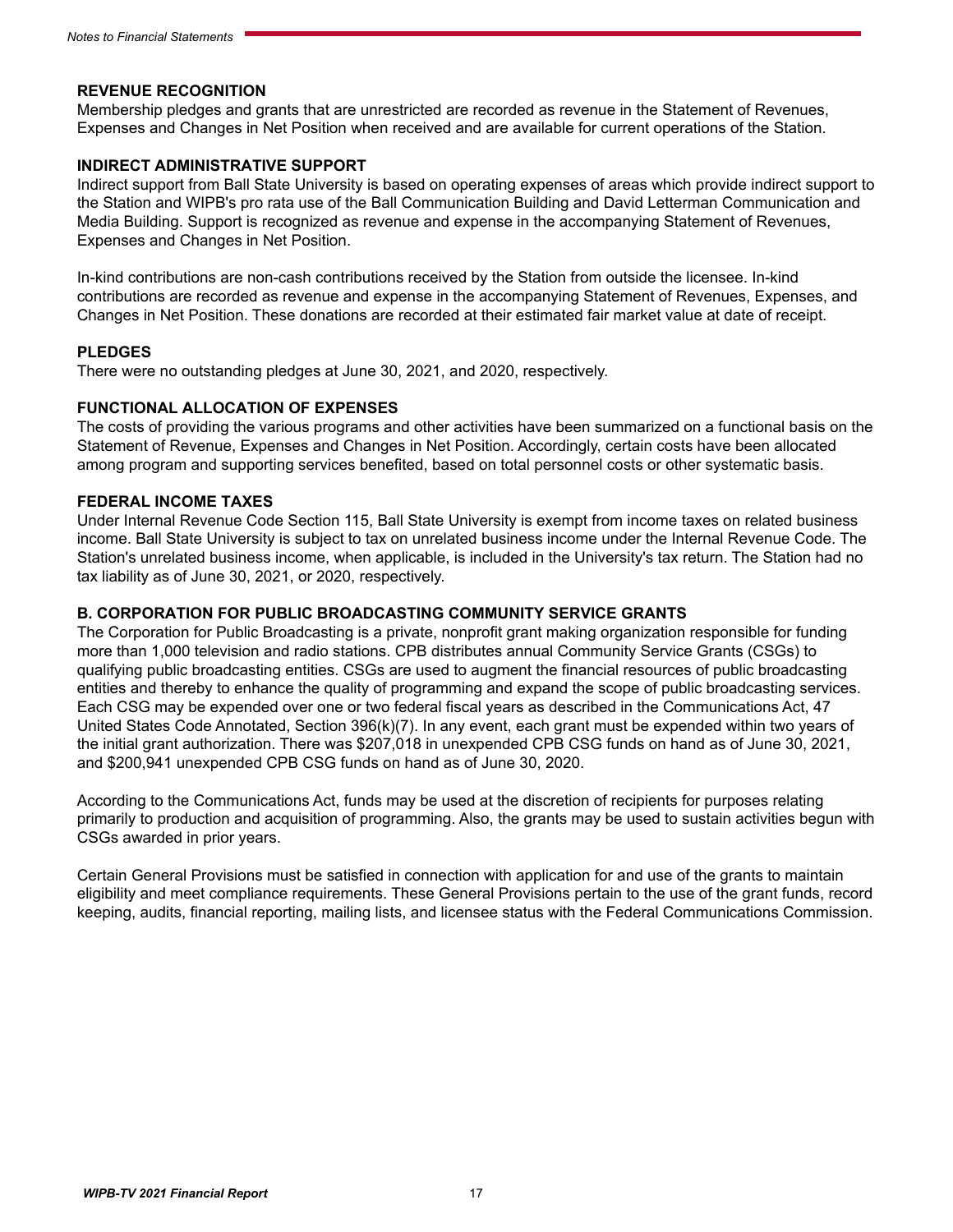#### **C. PENSION PLANS AND OTHER POST-EMPLOYMENT BENEFITS**

Station employees are covered by the same pension and other post-employment benefit plans as other employees of the University. Complete details of these plans can be found in the Ball State University Annual Financial Report by going to bsu.edu/about/administrativeoffices/controller, and selecting Financial Reporting.

#### **PENSION PLANS - DEFINED BENEFIT and DEFINED CONTRIBUTION RETIREMENT FUNDS**

The University contributes to three defined retirement funds. The funds are administered by the Indiana Public Retirement System (INPRS). INPRS issues a publicly available financial report that includes financial statements and required supplementary information for these funds as a whole and for its participants. Please go to [www.in.gov/inprs/annualreports.htm](http://www.in.gov/inprs/annualreports.htm) to view INPRS financial reports.

Defined benefit retirement funds

Public Employees' Defined Benefit Account (PERF DB) Teachers' 1996 Defined Benefit Account (TRF 1996 DB) Teachers' Pre-1996 Defined Benefit Account (TRF Pre-1996 DB)

#### **PUBLIC EMPLOYEES' DEFINED BENEFIT and CONTRIBUTION ACCOUNTS (HYBRID PLAN)**

The Public Employees' Defined Benefit Account (PERF DB) is a cost-sharing, multiple-employer defined benefit fund, established to provide retirement, disability, and survivor benefits to full-time employees of the State of Indiana not covered by another plan. As an instrumentality of the State of Indiana, Ball State University is allowed to participate in this plan. All full-time staff and service personnel are eligible to participate in the defined benefit plan. State statutes (IC 5-10.2, IC 5-10.3, IC 5-10.5, 35 IAC 1.2, and other Indiana pension law) give the University authority to contribute to the plan and govern most requirements of the system. The PERF DB retirement benefit consists of the pension provided by employer contributions plus an additional amount provided by the member's Public Employees' Retirement Fund Defined Contribution Account (PERF DC). Member contributions are set by state statute at three percent of compensation. Ball State University has elected to pay all the contributions on behalf of the member. For the fiscal years ended June 30, 2021, and 2020, there were 1,120 and 1,254 University employees participating in PERF DB with an annual pay equal to \$44,772,393 and \$50,779,654, respectively.

#### **TEACHERS' 1996 DEFINED BENEFIT and CONTRIBUTION ACCOUNTS**

The Teachers' 1996 Defined Benefit Account (TRF 1996 DB) is a cost-sharing, multiple-employer defined benefit fund providing retirement, disability, and survivor benefits. Administration of the account is generally in accordance with state statutes IC 5-10.2, IC 5-10.4, 35 IAC 14, and other Indiana pension law. TRF 1996 DB is the employer funded defined benefit component of the Teachers' Hybrid Plan, and the Teachers' Defined Contribution Account (TRF DC) is the other component.

Certain employees who participate in TRF 1996 DB are also eligible for supplementary retirement benefits under a noncontributory plan. Through October 2020, the employee could designate one or more of the following companies to administer the funds:

Voya Financial Fidelity Investments Lincoln Financial Group Teachers Insurance and Annuity Association (TIAA)

As of November 2, 2020, the University selected Fidelity as the sole recordkeeping services provider. Existing funds at another provider could remain with that provider or could be transferred to Fidelity.

The employer funded defined benefit consists of the pension provided by employer contributions, plus an additional amount provided by the member's TRF DC account. The TRF DC account consists of the member's contributions, set by state statute at three percent of compensation. Ball State University has elected to make the TRF DC contributions on behalf of the member. For the fiscal year ended June 30, 2021, there were 315 University employees participating in TRF 1996 DB with annual pay equal to \$22,637,993. The University recorded 371 employees participating in the TRF 1996 DB with annual pay equal to \$23,405,082 for fiscal year June 30, 2020. The University contributes at an actuarially determined rate. The current rate has been actuarially determined under the entry age normal cost method to be 5.5 percent of covered payroll. The University's contributions to TRF 1996 DB and the associated TRF DC contributions for the fiscal years ended June 30, 2021, and 2020, were \$1,918,908,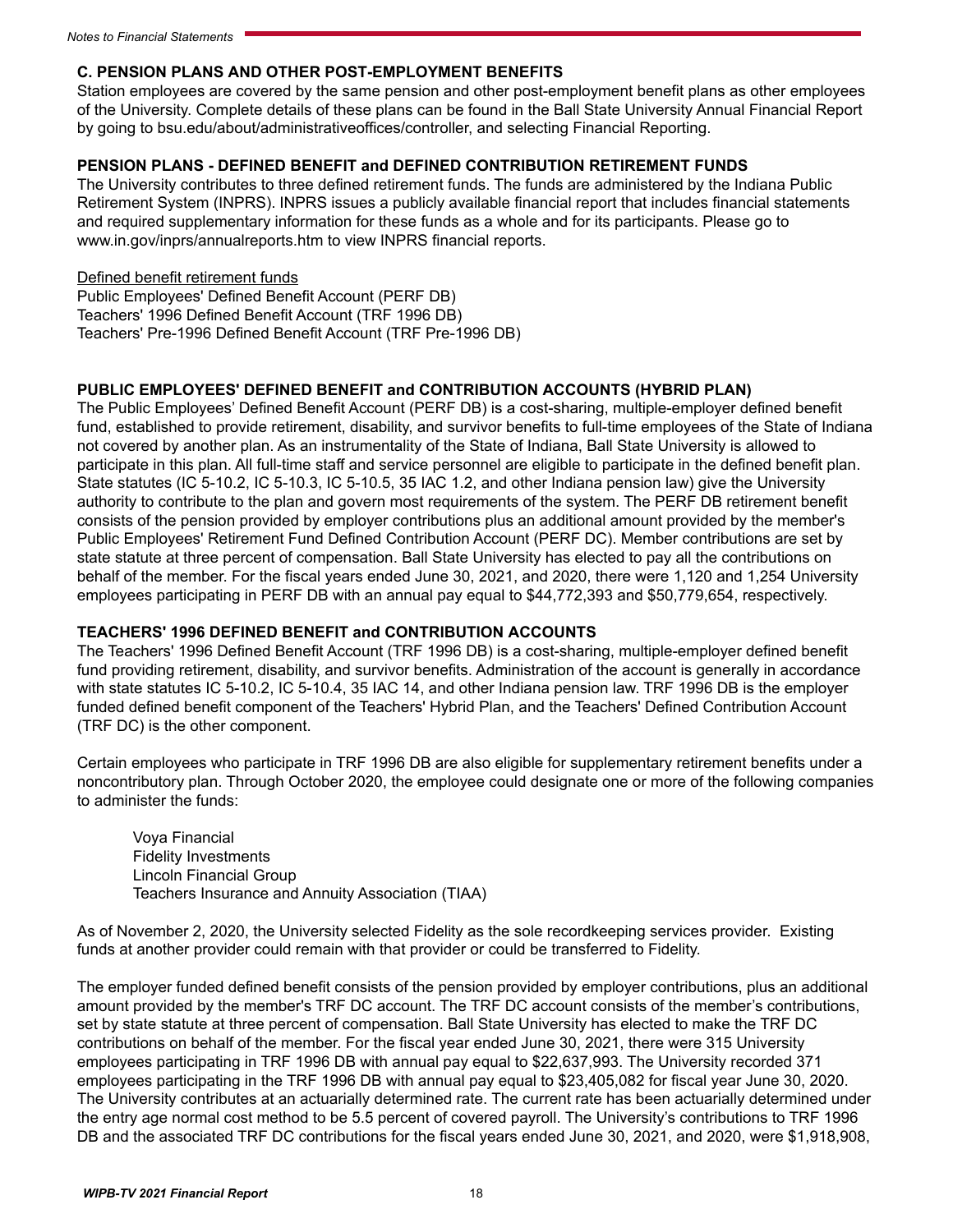and \$1,980,414, respectively. The University contributed 100.0 percent of required contributions for each of the fiscal years.

#### **TEACHERS' PRE-1996 DEFINED BENEFIT and CONTRIBUTION ACCOUNTS**

The Teachers' Pre-1996 Defined Benefit Account (TRF Pre-1996 DB) is a pay-as-you-go, cost-sharing, multipleemployer defined benefit fund, providing retirement, disability, and survivor benefits. Administration of the account is generally in accordance with IC 5-10.2, IC 5-10.4, 35 IAC 14, and other Indiana pension law. TRF Pre-1996 DB is the employer-funded defined benefit component of the Teachers' Hybrid Plan, and the Teachers' Defined Contribution Account (TRF DC) is the other component. Membership in TRF Pre-1996 DB is closed to new entrants. Generally, members hired prior to 1996 participate in TRF Pre-1996 DB, and members hired after 1996 participate in TRF 1996 DB. The pension plan is a special funding situation in that the State of Indiana, a non-employer contributing entity, is legally responsible for the net pension liability and contributions to the pension plan. TRF Pre-1996 Account members contribute three percent of covered payroll to their TRF DC account. The University has elected to make the contributions on behalf of their participating employees. For the fiscal year ended June 30, 2021, the University shows 20 University employees participating in TRF Pre-1996 DB with annual payroll equal to \$2,018,150. The University's contributions to the TRF Pre-1996 DB for fiscal year ended June 30, 2021, was \$148,613 which included payments to the TRF DC on behalf of the members. For the fiscal year ended June 30, 2020, the University showed 26 employees participating in the TRF Pre-1996 DB with annual payroll equal to \$2,364,075. The University's contributions to the TRF Pre-1996 DB for fiscal year ended June 30, 2020, were \$180,810.

#### **ALTERNATE PENSION PLAN**

Faculty and professional personnel of the University have the option, in accordance with IC 21-38-3-3 and IC 21-38-7-3, to participate in a defined contribution plan administered by the four companies listed previously for the TRF supplementary retirement contribution through October of 2020. As of November 2, 2020, the University selected Fidelity as the sole recordkeeping services provider. Existing funds at another provider could remain with that provider or could be transferred to Fidelity. Benefit provisions are established and/or amended by the University's Board of Trustees. These plans have no assets held in trust as the plan makes contributions to individual members' account and provides for immediate vesting. Benefit provisions are established and/or amended by Ball State University's Board of Trustees. The plan purchases individual annuity contracts for members and provides for immediate vesting. The University contributes 12.27 percent of each participating employee's base salary for employees hired before October 1, 2010. For employees hired on or after October 1, 2010, the University contributes 5 percent of each employee's base salary for the first three years and 10.5 percent for each year thereafter. For the fiscal year ended June 30, 2021, the University contributed \$12,044,083 to this plan for 1,288 participating employees with annual payroll totaling \$120,593,850, and for fiscal year ended June 30, 2020, the University contributed \$12,613,739 for 1,620 employees with payroll totaling \$126,542,755.

#### **OTHER POST-EMPLOYMENT BENEFITS (OPEB)**

*OPEB Plan Description.* In addition to providing retirement benefits, the University, as authorized by the University's Board of Trustees, provides certain health care and life insurance benefits for qualified retired employees.

The University has two Other Postemployment Benefits Other than Pension (OPEB) plans. The first plan, Ball State University Health Care Plan, was established to help offset the cost of retiree health care for both eligible retirees and the University. A Voluntary Employee Beneficiary Association (VEBA) Trust was created to provide a vehicle where assets could be accumulated for this specific purpose. The retiree health care plan is a single-employer defined benefit plan that is administered by the University. Beginning January 1, 2020, the plan was closed to new hires and employees not in a benefits-eligible positions.

The second OPEB plan, Ball State University OPEB 115 Plan, was established to help offset the cost of retiree life insurance for both the members and the University. This plan is an open single-employer defined benefit plan that is administered by the University. Likewise, it has a trust, OPEB 115 Trust, connected to the plan to allow for the accumulation of earnings and the payment of a large portion of the insurance premiums.

Since the University administers defined benefit OPEB plans that have trusts or equitable arrangements attached, adoption of GASB Statement No. 74 was required and impacts the financial reports of the plan administrator. This new standard supersedes GASB Statement No. 43 and focuses on changes in the actuarial valuation and adds new disclosure requirements for financial reporting. The complement standard to GASB Statement No. 74 is GASB Statement No. 75 which replaces GASB Statement No. 45 and requires significant changes to the reporting and disclosures of defined benefit OPEB plans of plan sponsors. These two standards are similar to the two pension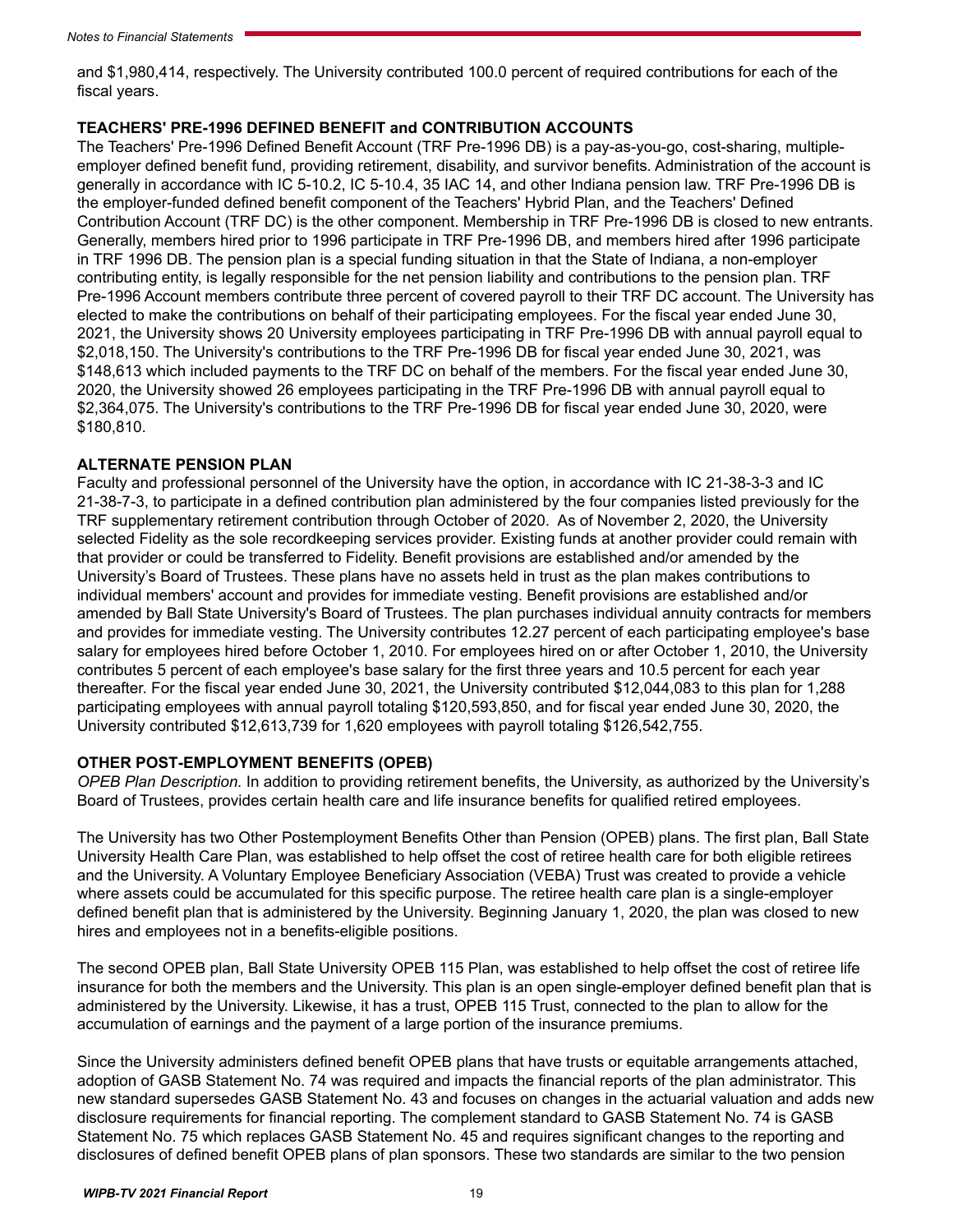standards, GASB Statements No. 67 and 68 that were enacted to provide consistency in measurement and transparency of future liability obligations.

The University has in past years issued an audited publicly available stand-alone financial report that includes financial statements and required supplemental information for the plans, through fiscal year June 30, 2019. These reports may be obtained from the Ball State University website at: [https//www.bsu.edu/about/administrativeoffices/](https://www.bsu.edu/about/administrativeoffices/controller/retiree-health-and-life-plan-trusts) [controller/retiree-health-and-life-plan-trusts](https://www.bsu.edu/about/administrativeoffices/controller/retiree-health-and-life-plan-trusts). With the requirements of GASB Statement No. 74 and No. 75, much of the information formerly contained in these stand-alone financial statements is now presented in the notes to the Ball State University Financial Report

*Benefits Provided*. Health insurance at Ball State University is a self-funded plan that utilizes third party administrators for health, dental, and prescription drug benefits. Retiree health care benefits are the same as employee health care benefits (for retirees not eligible for Medicare) or substantially the same (for retirees who qualify for Medicare). The Plan includes prescription drug coverage, but dental coverage is optional. Spouses and dependents are eligible for coverage under the same rules as the employee plan, and unmarried surviving spouses are eligible to retain the coverage for the remainder of their lifetime. Medicare-eligible retirees and spouses receive supplemental "carve-out" medical coverage which is coordinated with Medicare Part A and Part B. Dental and prescription drug coverage is the same under all plans.

The Hartford provides a fully-funded life insurance plan for retired employees with premiums set at annual renewal. Eligible employees receive life insurance coverage equal to 103.0 percent of twice the amount of their defined annual compensation, up to a maximum of \$125.0 thousand. Retirees are eligible to receive 50.0 percent of the amount of coverage they have immediately prior to retirement or prior to reaching age 66, whichever occurs first, up to a maximum of \$37.5 thousand.

*Plan Administration*. The authority to change benefits and to make adjustments to the plans and trusts ultimately resides with the University Board of Trustees. There is a committee of University personnel who work with consultants and third party administrators to propose changes to the benefit plans. These recommendations are then presented to the Board of Trustees for discussion and approval. A second committee composed of University personnel and designated trustees from the Board of Trustees work with external investment consultants, fund managers, and the trust custodian to manage the trust assets. The investment policy with any recommended changes is taken to the Board of Trustees for approval on an annual basis.

*Eligibility*. The University's regular full-time employees may become eligible for retiree health and life insurance benefits upon attainment of age 62 with 15 years of services (and Health Plan participation). Eligible employees hired June 30, 2009, and prior may retire with health and life insurance benefits upon attainment of age 50 with 15 years of service (and 15 years of Health Plan participation). Eligible employees hired August 31, 1999, and prior may also retire with health and life insurance benefits at the earlier of age 50 with 15 years of service or age 60 with ten years of service (and 12 months of Health Plan participation). Eligible full-time contract faculty (not on a semester-by-semester basis) may accumulate cumulative years of service instead of consecutive years of service. Beginning January 1, 2020, the retiree health plan is closed to new hires and those who were not in a benefit eligible position. As of June 30, 2021, 1,142 retirees were enrolled in life insurance coverage, and 2,032 retirees, spouses and surviving spouses were enrolled in health insurance coverage. As of June 30, 2021, out of a total of 2,938 (3,142 in 2020) benefits eligible active employees, 730 (812 in 2020) had fulfilled the age and service requirements for these retiree benefits. Employees receiving benefits and who have successfully fulfilled the age and service requirements to qualify for retiree health and life insurance must enroll in the plan before they retire. If the election is not requested at the time of retirement, the employee will not be eligible to participate in the plans. There are no provisions for accepting late elections.

| Plan Membership For Each Plan as of June 30,                     | 2020  | 2019  |
|------------------------------------------------------------------|-------|-------|
| Retirees with Life Insurance Coverage                            | 1.113 | 1.106 |
| Retirees, Spouses and Surviving Spouses<br>with Health Insurance | 2.037 | 2.030 |

*Contributions*. The required contribution is based on projected pay-as-you-go financing requirements, as well as amounts necessary to prefund benefits as determined annually by the University. It is the University's intent to budget health care premiums so that claims and administrative expenses are covered. Any surplus of premiums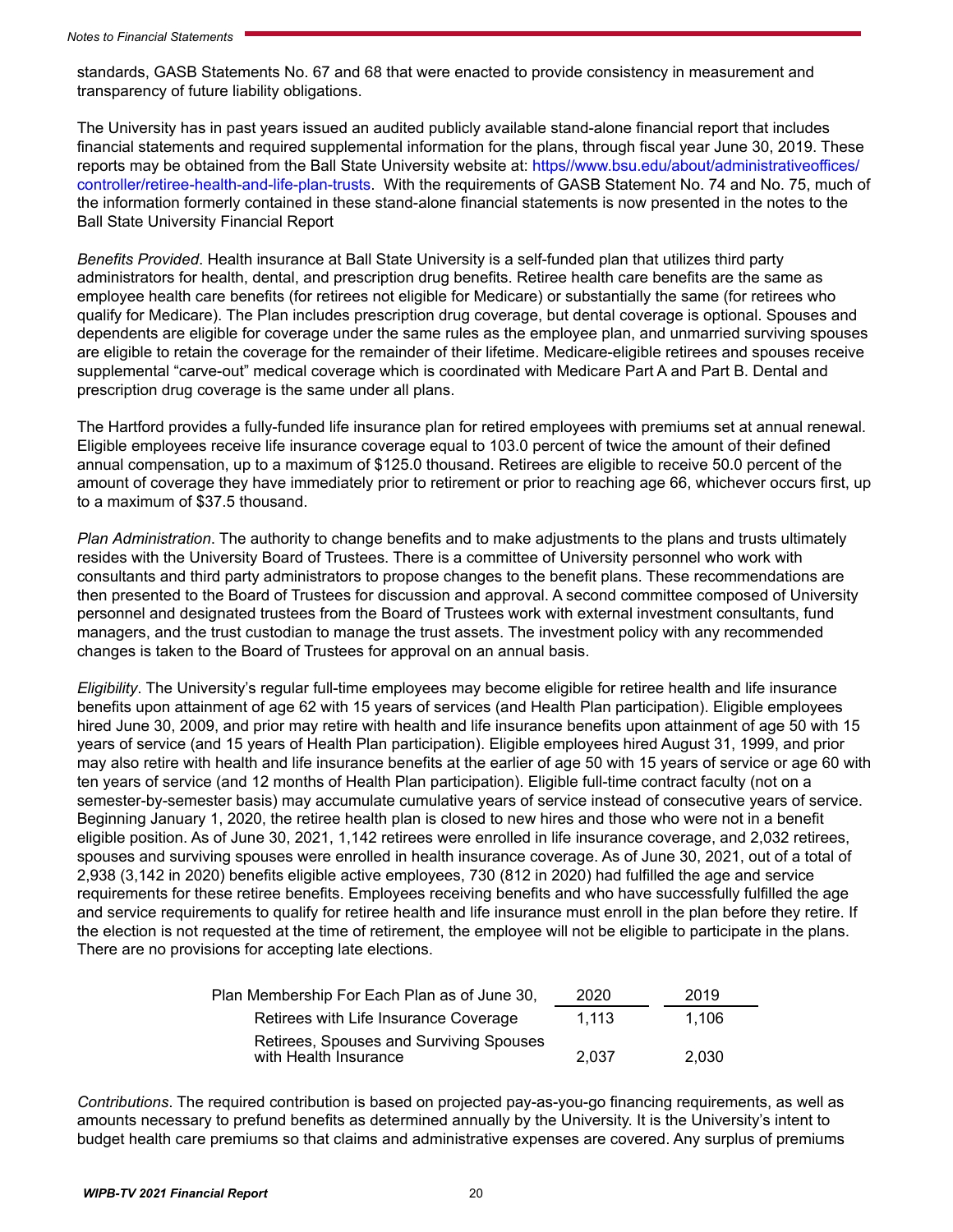over claims and administrative expenses are used to adjust the health care reserve balances. Residual balances are contributed to the VEBA Trust.

Each year, the Board of Trustees establishes premiums for the next calendar year, of which premiums paid by the employees and retirees range between 11.0 and 29.0 percent, depending on the health plan. The premiums paid by the University range between 71.0 and 89.0 percent. The premiums are intended to fully fund all claims, administrative costs, and reserve adjustments. The claims and applicable administrative costs of current retirees are paid from the self-funded plan, while the contributions to the VEBA Trust are intended to partially fund claims and administrative costs for eligible retirees and their beneficiaries in the future.

For the year ended June 30, 2021, retirees contributed \$3.4 million (\$3.0 million in 2020) in premiums for health care coverage while the University contributed \$9.2 million (\$9.7 million in 2020). Retirees not eligible for Medicare were limited to one plan option in calendar year 2021, the High Deductible Wellness plan. Monthly premiums paid by retirees not eligible for Medicare ranged from \$116.91 for single coverage to \$303.52 for family coverage. Medicare-eligible retirees and spouses each paid \$122.39 for medical and prescription drug coverage. Both non-Medicare and Medicare-eligible retirees and spouses paid \$12.42 if they chose the optional dental coverage. This was in addition to the Medicare Part B Premium.

Ball State University accounts for the OPEB 115 Plan in a manner similar to the Health Care Plan. Each year, The Hartford establishes, and the Board of Trustees approves, premiums for the next fiscal year. The Plan collects 25.0 percent from employees and retirees and 75.0 percent from the University. The premiums are intended to fully fund all claims and administrative costs for employees and retirees. The Hartford bills the University for monthly premiums.

For the year ended June 30, 2021, retirees contributed \$106.4 thousand (\$102.9 thousand in 2020) in premiums for life insurance coverage to fulfill their 25.0 percent of total premium requirement, while the University contributed \$329.0 thousand (\$316.5 thousand in 2020) as its 75.0 percent requirement. Retirees pay \$.2267 per \$1,000 of coverage per month, which means the maximum monthly premium paid by retirees is \$8.50.

*Reserves.* The University is self-funded with regard to its health care plans, and premium rates developed each year are expected to cover the cost of employees' and retirees' health care claims expense, as well as a variety of health plan-related administrative costs. In addition to its VEBA Trust for ensuring the continuity of the retiree health care plans, the University, consistent with best practices, maintains three health care reserve funds: the Reserve for Incurred but Unreported Claims (IBNR), the Reserve for Self-Insurance, and the Reserve for Post-Retirement Health.

The IBNR and the Reserve for Self-Insurance balances are actuarially determined at each fiscal year end. A qualified actuary uses completion factors that were developed using an eighteen month period of historical claim experience. These completion factors, when applied to claims paid, produce projected incurred claims by month. These projected claims less actual amounts paid produce the incurred but not paid claim liability as of the valuation date.

Ball State University is responsible for the entire health claim risk and, therefore, maintains a Reserve of Self-Insurance that would be used as a contingency reserve for unexpected, adverse claims experience. While the University has stop loss coverage, this reserve would help to cover the gap between high claimants and the stop loss coverage. In prior years, this reserve was based on the risk-based capital (RBC) formula. For the current year, the new actuaries calculated the reserve based on the number of participants, stop loss coverage and claim experience.

The IBNR, Reserve for Self-Insurance, and the Reserve for Post-Retirement Health are adjusted by year-end activity in the Health Care Auxiliary funds of the University. The Health Care Auxiliary fund accounts for all premiums received during the fiscal year from the University, active employees, and retirees. The Auxiliary fund also accounts for all claims paid during the fiscal year and a variety of health care-related administrative expenses. Premium rates are set to cover the anticipated cost of claims and expenses. At fiscal year-end, if the Health Care Auxiliary has a surplus of premiums over expenses, the resulting surplus is used to fund the current year-end actuarial estimates for the IBNR and the Reserve for Self-Insurance. Any residual is held in the Reserve for Post-Retirement Health. If the Health Care Auxiliary has a deficit, it is funded first by the Reserve for Post-Retirement Health and if needed, by the Reserve for Self-Insurance. At the University's discretion, a contribution of funds from the Reserve for Post-Retirement Health fund to the VEBA is performed when funds are available and it is strategically appropriate.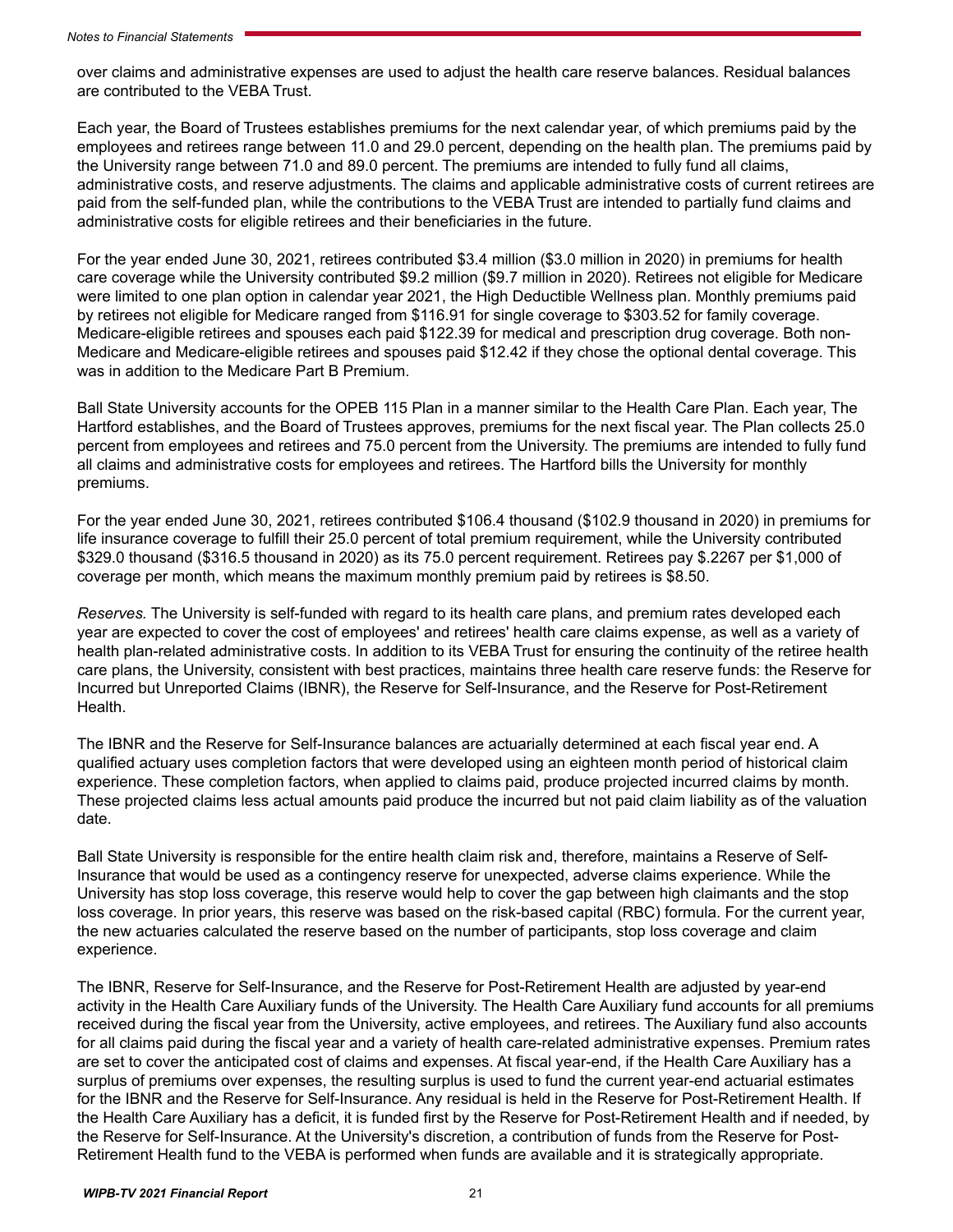The balances of the reserve funds for the fiscal years ended June 30, 2021, and 2020 are shown below:

|                                    |     | June 30, 2021 | June 30, 2020 |            |  |
|------------------------------------|-----|---------------|---------------|------------|--|
| Reserve for Unreported Claims      | S   | 3.992.144     | S             | 3,759,407  |  |
| Reserve for Self-Insurance         | \$. | 5.937.000     | S             | 6,420,105  |  |
| Reserve for Post-Retirement Health | S   | 19,402,650    | \$            | 16,036,425 |  |

#### **D. INDIRECT ADMINISTRATIVE SUPPORT**

Indirect support consists of allocated University support and physical plant costs for which the Station receives benefits. The fair value of this support is recognized in the Statements of Revenues, Expenses and Changes in Net Position as part of contributed support and also as part of expense in the management and general functional expense category.